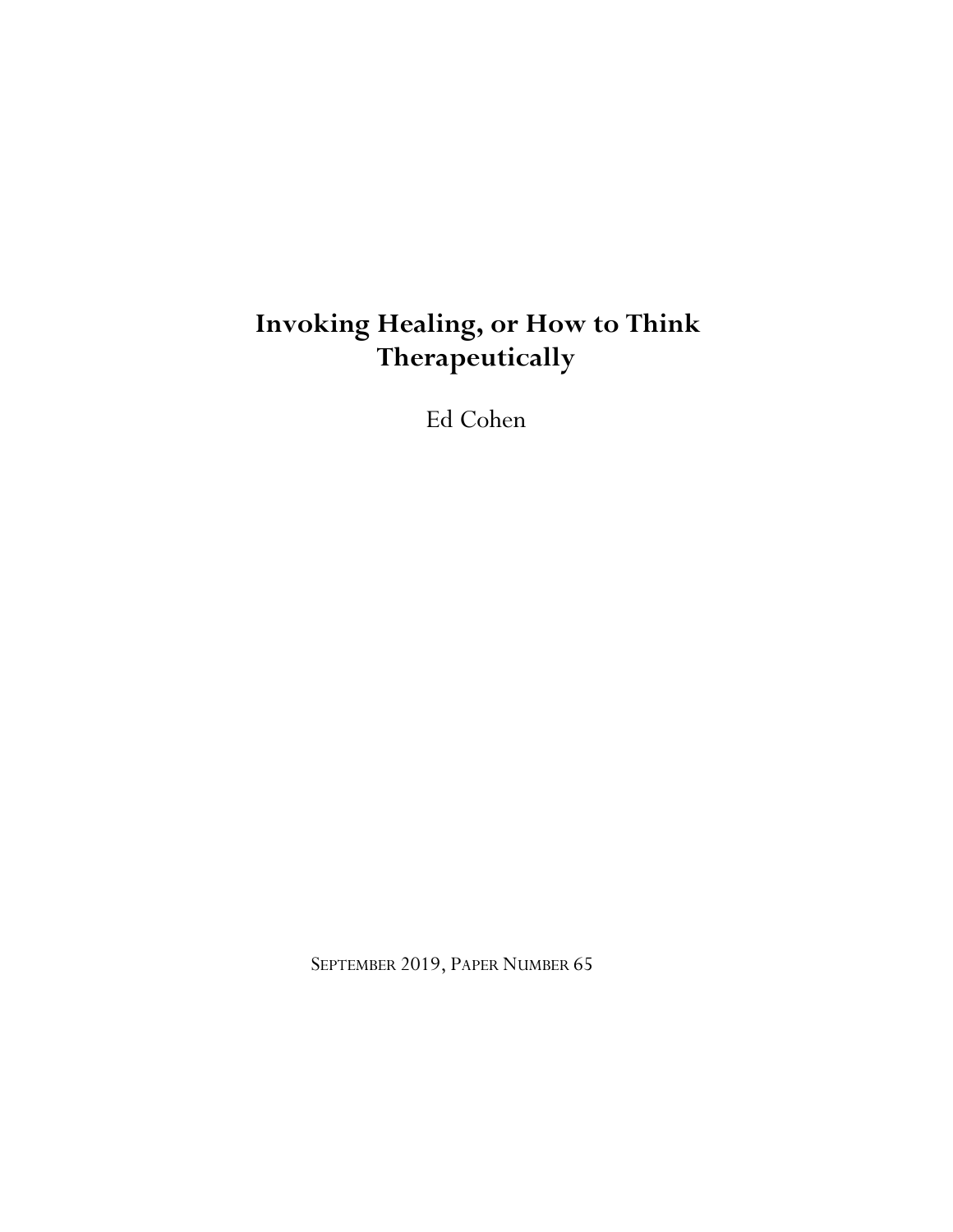©2019 Unpublished by Ed Cohen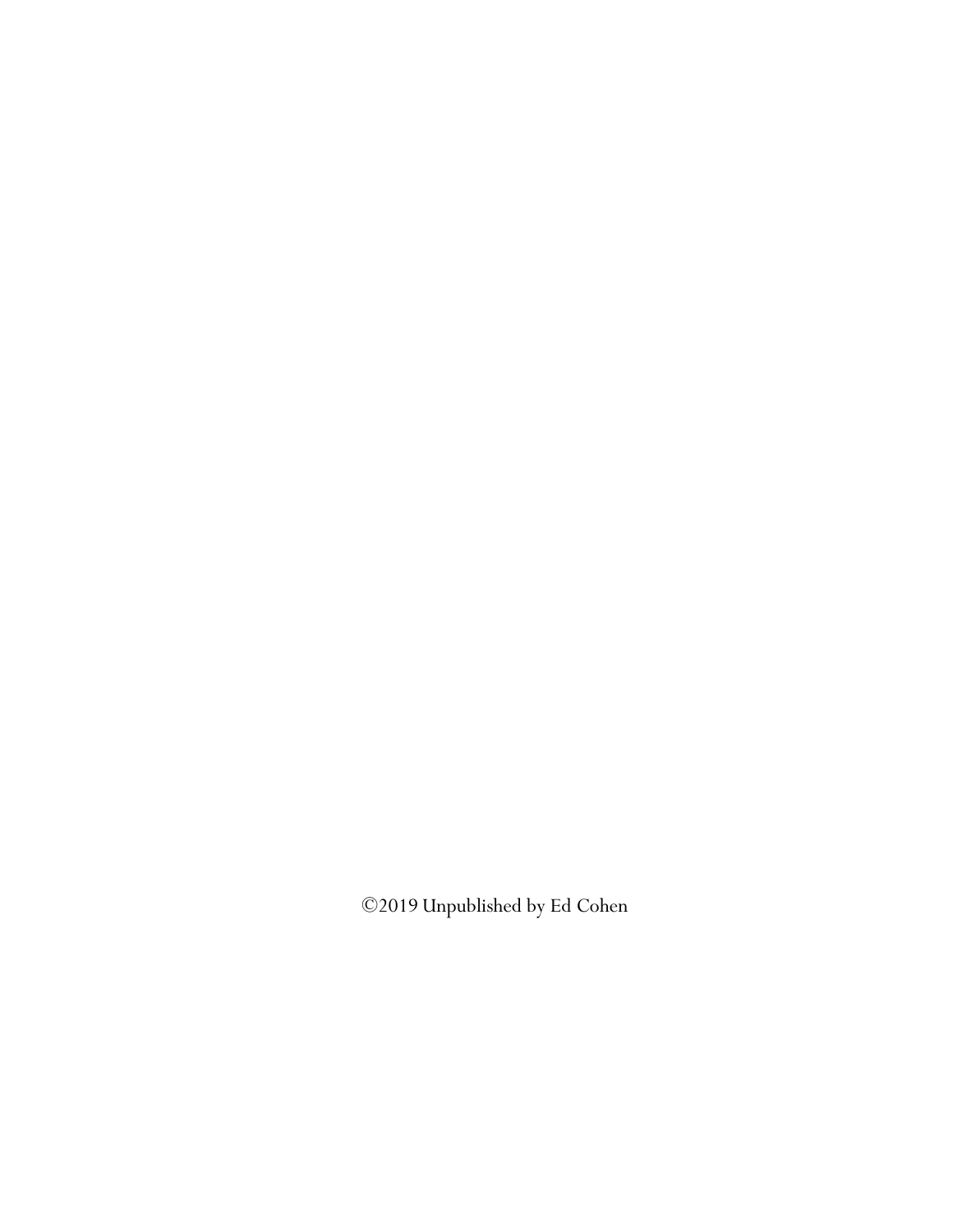The Occasional Papers of the School of Social Science are versions of talks given at the School's weekly Seminar. At these seminars, Members present work-in-progress and then take questions. There is often lively conversation and debate, some of which will be included with the papers. We have chosen papers we thought would be of interest to a broad audience. Our aim is to capture some part of the cross-disciplinary conversations that are the mark of the School's programs. While Members are drawn from specific disciplines of the social sciences—anthropology, economics, sociology and political science—as well as history, philosophy, literature and law, the School encourages new approaches that arise from exposure to different forms of interpretation. The papers in this series differ widely in their topics, methods, and disciplines. Yet they concur in a broadly humanistic attempt to understand how, and under what conditions, the concepts that order experience in different cultures and societies are produced, and how they change.

Ed Cohen teaches modern thought in the Department of Women's, Gender, and Sexuality Studies at Rutgers University, where he is also affiliated with the Department of Comparative Literature. His scholarship interrogates how changing conceptualizations of personhood over the last four centuries have both informed and deformed the ways that (soi-disant) "humans" coexist—both with each other and with other living beings across many scales. His most recent book *A Body Worth Defending: Immunity, Biopolitics, and the Apotheosis of the Modern Body* (Duke, 2009) considers how "the body" becomes the place of the modern person legally, politically, economically, philosophically, and biologically, and how this personification underwrites contemporary bioscientific and biomedicial understandings of "immunity." His articles appear in *History of the Present, Social Text, Parallax, Boundary 2,* and *Differences*, among others. In 2019-2020 he is a Member at the Institute for Advanced Study, where he is completing two manuscripts, "Shit Happens: On Learning to Heal" and "Healing Tendencies: At the Limits of What Medicine Knows." This Occasional Paper is based on his Social Science Seminar presentation.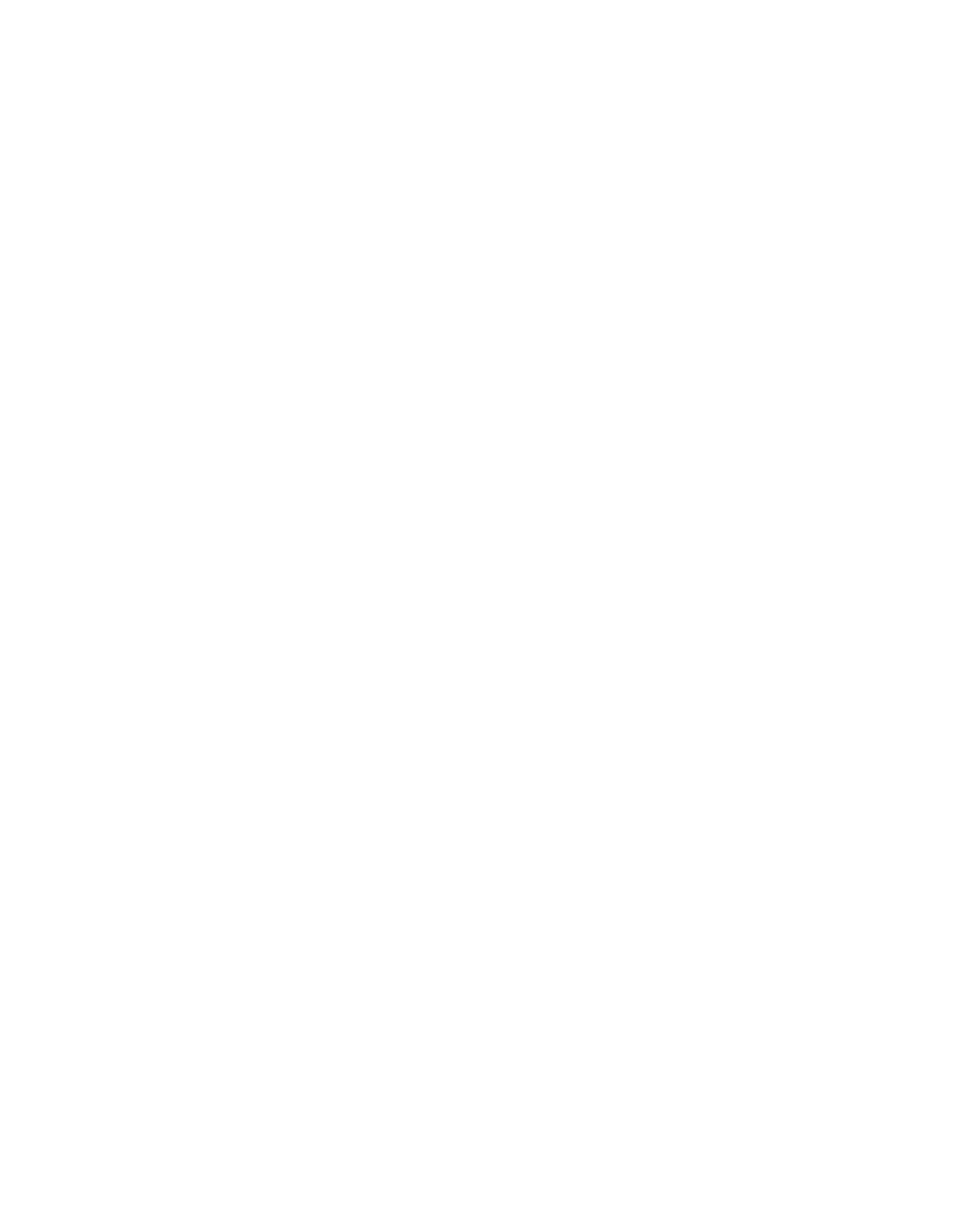## **Invoking Healing, or How to Think Therapeutically**

Each time I've tried to undertake a theoretical work, it has taken off from elements of my own experience: always in relation to the processes I saw unfolding around me. It was because I thought I recognized in the things that I saw, in the institutions with which I was concerned, in the relations I had with others, cracks, dull tremors, dysfunctions, that I undertook a work, several fragments of an autobiography.

—Michel Foucault, "Is It Important to Think?"

What is the relation between thinking and healing? Can thinking support healing? Can healing support thinking? I've been trying to bring together my healing and my healing support thinking? I've been trying to bring together my healing and my thinking for a long time, but it has been a challenge—which is one of the reasons why I'm excited to be a Member this year— I could really use some encouragement. Perhaps it is just my superego, which is certainly part of the problem, but I think it's also because thinking about healing has been what, following Foucault, we might call a subjugated knowledge practice—especially in relation to the hegemony that biomedicine and bioscience have established over the last century in the medical-industrial-pharmaceutical complex. Moreover, academic thinking, at least since Kant, has often privileged critical rather than therapeutic thought. This is not to say critique cannot be therapeutic. Indeed, in antiquity crisis defined the moment in which medicine proved its metal in relation to other, competing healing practices (e.g., magicians, root-cutters, temple-priests, doctor-prophets, purifiers, drug vendors, herbalists, and the like—not to mention the gods). It constituted the moment in which a physician decided to act—or not to act—in order to alter the deleterious progress of an illness. But therapy was not restricted to such decisive moments. Instead, it referred more generally to practices of looking after, tending, caring, attending, serving, cultivating, fostering, etc. In my own thinking about thinking—which includes thinking about the purpose of my own intellectual practice, especially in relation to my own healing and to the therapeutic practice that grew out of it—I have been trying to figure out if the more expansive sense of therapy as a kind of "care-full thought" might usefully supplement critique as a knowledge practice. And that's what I'm hoping to figure out this year as I work on two books that started as one: *Shit Happens: On Learning to Heal* and *Healing Tendencies: At the Limits of What Medicine Knows*. Roughly divided: the first is more a philosophical memoir of living with Crohn's disease for forty-five years; the second is a genealogy that tries to understand why the concept of "healing" has been displaced from center stage in biomedical and bioscientific thinking over the last two centuries.

I began to develop this project twenty years ago. My last book: *A Body Worth Defending: Immunity, Biopolitics and the Apotheosis of the Modern Body*, was the first, albeit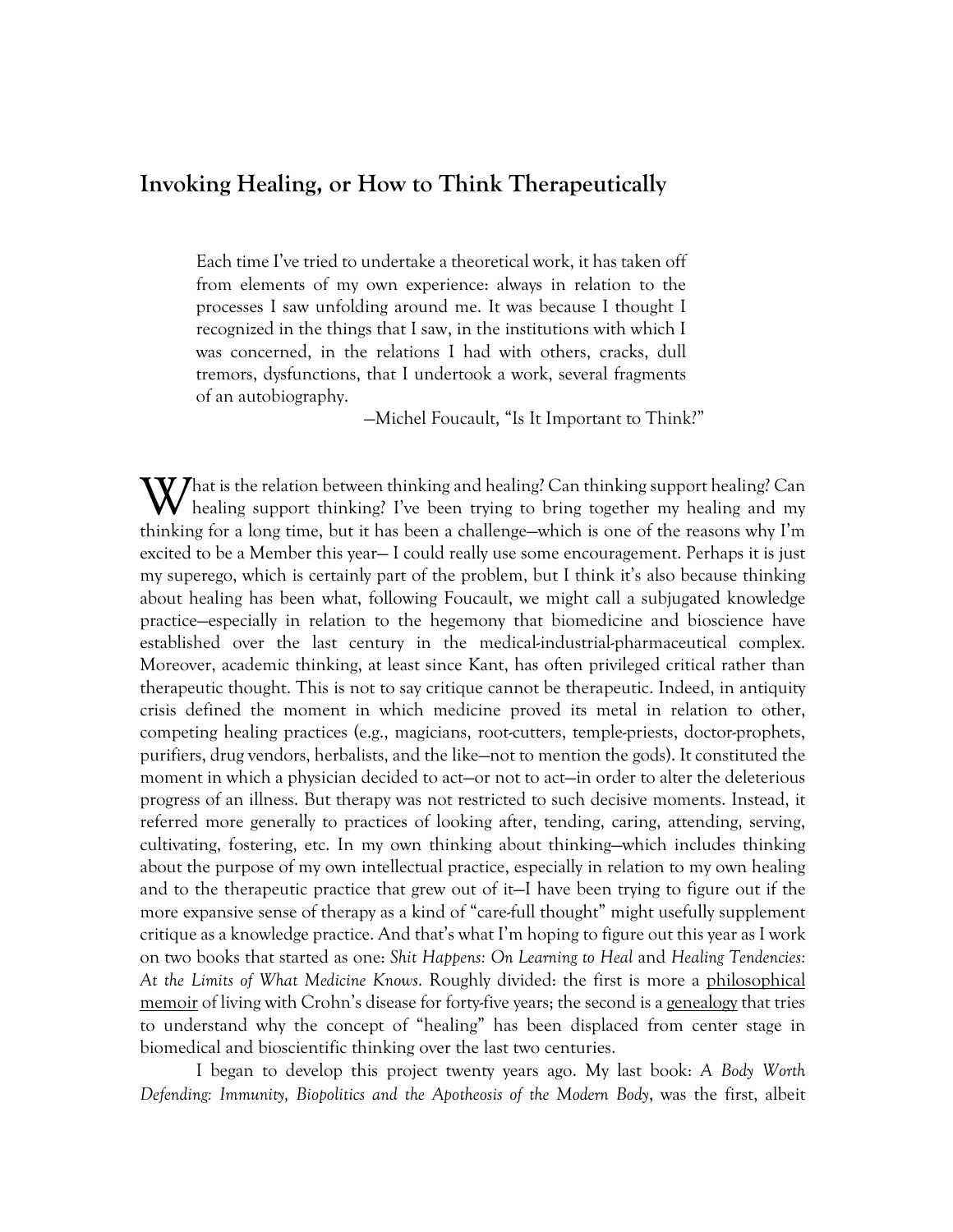highly-circumscribed, foray. It began because I wanted to write about what it meant to live with a chronic, sometimes acute, and intermittently life-threatening autoimmune illness. However, I soon realized that I couldn't do this until I figured out why immunity—invented 2,500 years ago as a legal strategy to shore up Roman hegemony, and forming a key element of European sovereignty during the second millennium of the Christian era—became a shibboleth for modern medicine at the end of the nineteenth century. That book was a fragment of an autobiography from which I removed the autobiographical because I couldn't figure out how to integrate the personal and the professional at the time, either in the book or in my life; and, realistically, because it was my book for promotion to full professor so it needed to be more academic. But I'm full professor now so I can supposedly write what and how I want, that is if my highly punitive superego will let me—which as I mentioned is really a big problem for me.

Needless to say, given how long I've been ruminating on these topics, I have a huge amount of material and so I've decided in this presentation simply to try to convey the impetus for this work and to adumbrate some of its significance. There will be three parts: the first on how this project emerged from my intellectual and personal background. For the purposes of this presentation in the School of Social Science, it will be called an autoethnography. In the second part, to give you a sense of my theoretical approach and the kinds of ideas I'm trying to weave together, I will read from the introduction to *Shit Happen*s. In the remaining time I will raise some questions about "healing" and "therapeutic thinking."

#### **Auto-ethnography**

Two things happened at the end of my second year in graduate school—in Modern Thought at Stanford—that radically changed both my intellectual life and my personal life and they happened at the same time. The first thing that happened was that after ten years of living with acute Crohn's disease, which rendered me both incontinent and dependent on high daily doses of prednisone, I had an undetected bowel rupture which precipitated the development of abscesses in my abdomen, especially my liver, and on the outside of my small bowel next to a major blood vessel. As a result I developed incredibly high spiking fevers that recurred at regular intervals which indicated that there was some major infection, but no one quite knew where. When the abscess on my intestine grew large enough, it ruptured, leading to a number of bleeds, until a final one in which the bleeding just didn't stop. At this time, I had what might seem, if I described it to you, a somewhat clichéd outof-body near-death experience—though if you're the one going through it I can assure you there is nothing cliché about it—before I was stabilized enough to be rushed to emergency surgery where my small bowel was resected, abscesses drained, and my life was saved. In the wake of this crisis, I spent two months in the hospital on IV antibiotics, while being weaned off prednisone. In this period, I spontaneously began going into trances, no doubt aided by all the drugs I was on and also withdrawing from. Listening to music, I found I could go into the spaces between the notes and find a light-filled realm from which I could gather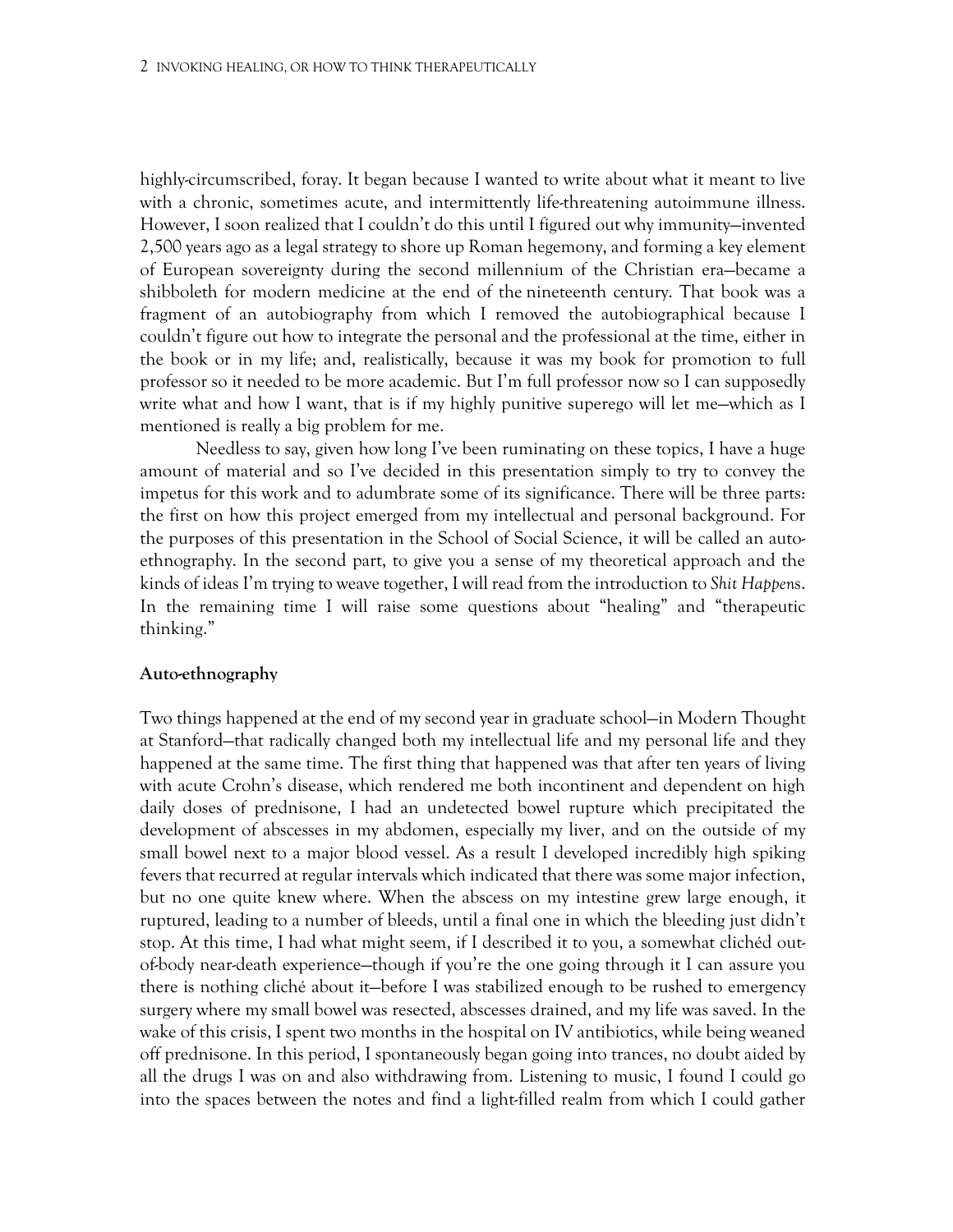illuminated bands and wrap them around the incisions. My father was a physical chemist, my mother a vulgar Marxist, and both raised me to be dogmatically atheist—so to me there was nothing remotely metaphysical about what was happening. It was purely pain management. But then, in an exit interview with my surgeon, he said something that rocked my world: "You were the sickest person I've operated on in five years who's still alive and I have no idea how you got better so quickly." His observation both cut through my denial about how sick I'd been and also clued me into the fact that there was a lot about healing that medicine didn't know—or, I might now say, care to know.

In the wake of my hospitalization, I had a massive dissociative depressive episode, no doubt precipitated in part by the physical trauma and all the unconscious material my body was working through, and in part by my too rapid withdrawal from prednisone, which unfortunately no one bothered to warn me about. Through a set of coincidences, I found my way to an incredible teacher and healer, Rachel Remen, who was not only a doctor (she had been head of pediatrics at Stanford where I'd been hospitalized) but she also had Crohn's. Rachel totally changed my life. First, by calling up my gastroenterologist while I was sitting with her and yelling at him for not warning me about the consequences of prednisone withdrawal, especially since I'd been on such high doses for over a decade—an intervention which completely changed my relation to doctors. But more importantly, when I told her about the out-of-body near-death episode, the trances, and what my surgeon had said to me in the exit interview, and confessed that these experiences totally challenged everything I thought I knew about my life and the world heretofore, including everything I was being taught in graduate school, she looked me straight in the eye and said: "Look, if these things happened to you, then you might need to consider that what you think you know is not all that there is." To a nerdy graduate student who had spent his entire adolescence and early adulthood escaping from incontinence by trying to be as good a Cartesian subject as possible—my self-image at the time was that my head and body were shackled together at the neck by a thick iron collar—this was a revelation. Knowing would never be the same.

The second thing that happened was that I discovered the work of Michel Foucault. I first read *History of Sexuality* for a seminar presentation in the beginning of my second year in grad school, which as a young gay man living in the San Francisco Bay Area in the early 1980s also rocked my world. When I was admitted to Stanford Hospital in the spring of 1982, and so could no longer attend classes, I convinced my advisor to let me do a directed reading on Foucault in which I read chronologically through all the texts then available in translation. First, I read *Madness and Civilization* and then *Birth of the Clinic.* Reading *Birth of the Clinic* while actually in the clinic again changed my world. I had plenty of time to read, because it took more than a month before my final, fateful bleeding brought the diagnostic process to its surgical end. Before this happened, no one was quite sure why I was so sick, and hence I had been subjected to examinations and visits by representatives from a panoply of different medical sub-specialties, all of whom were keen to figure out what was going on. The most memorable visit was from the infectious disease team who arrived one day to tell me about a new condition that the Centers for Disease Control had just reported on (in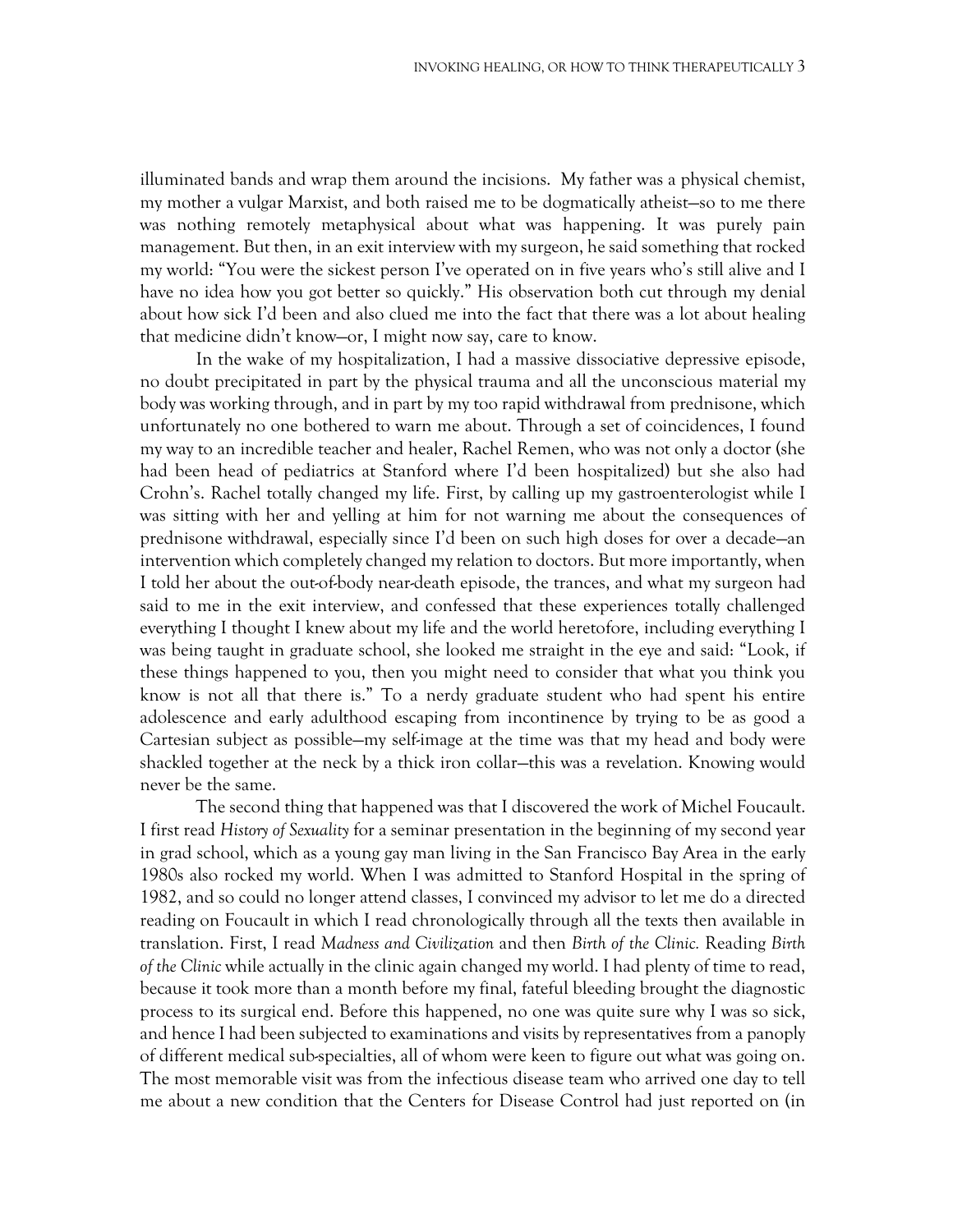June of 1982) that seemed to occur in sexually active gay men. They asked me if I thought I might have it. Now, considering how sick I'd been for the preceding decade and how many drugs I was on, not to mention that incontinence isn't exactly sexy to most people, it might not surprise you to know that sex had not been a major part of my life up until then. My witty reply got my best medical laugh ever: "Not unless you believe in immaculate infection." (Ironically, my greatest chance of exposure to HIV came not from sex but from all the blood transfusions I received in the hospital—but that was unknown at the time.) What reading Foucault in this context did was to give me a new frame for the ways in which my experience of Crohn's disease had been represented to me by many, many medical professionals since I was thirteen. It helped me to glimpse that "my disease" and "my illness" were not the same, since disease is what doctors diagnose, and illness is what we live through, or not. (Thus, strictly speaking, no disease can ever be "mine."). For example, when I was first diagnosed with Crohn's ten years earlier, the gastroenterology team in a different major university hospital tried to explain it to me by saying it was an "autoimmune disease." I had a big vocabulary but that wasn't one of my words. So to explain it to me, first they said: well, it's like you're allergic to yourself. That didn't help, so then they offered: it's like your body is rejecting part of itself. When I still didn't get it, they said: Well, it's like you're eating yourself alive. That I could take in.

Foucault helped me to glimpse the possibility that the things that my doctors were saying and doing to me, and had been saying and doing to me for over a decade, were not founded on "scientific facts," but on clinical artefacts and that these were established in particular moments in history under particular political, technological, and economic truth regimes. (Despite all the advances in immunology and genomics, there are still no known "causes" for any of the more than sixty to eighty diseases currently considered to have autoimmune etiologies.) Thus, I realized that all my assumptions about what my doctors "knew," what medicine "knew," and even what bioscience "knew," needed revision. And, since I had been literally ingesting this knowledge in the form of the little white prednisone pills that I'd consumed in mass quantities and that had altered my existence in both body and mind, I realized I might need to rethink who I thought "I" was as well. Again, knowing would never be the same.

After my roller-coaster ride through near-death and radical healing, I took time out from my Ph.D. to recover and reassess, which is when the healing really began. During this time, I began to explore the myriad possibilities for "alternative" approaches to healing and I use the word alternative here with deep irony—that flourish so effusively in the Bay Area. I studied tai chi and yoga, had acupuncture, took herbs, did lots of psychotherapy, meditated, attended many movement workshops, dabbled in various modalities of somatics, including Feldenkrais and Continuum, which became my root practice. My aura was cleansed, my chakras aligned, and my energy balanced. I also worked at the San Francisco Hospice just as the waves of death began to crash over the hills of the city. I completed a counselling program at the San Francisco Psychosynthesis Institute and took an internship at the Pacific Center (a public mental health clinic for sexual minorities in Berkeley) thinking that I might leave academia to pursue a career working with people with chronic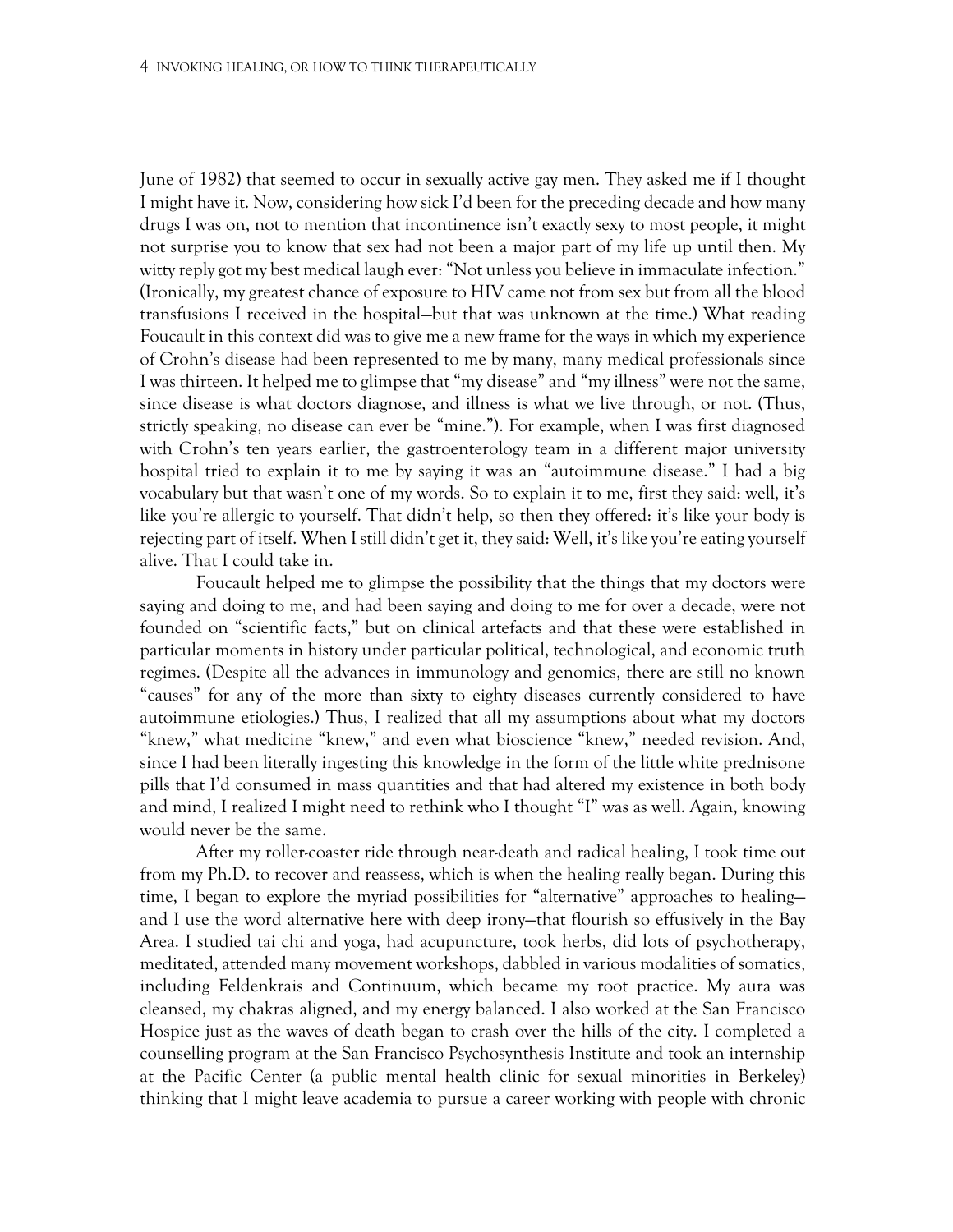and life-threatening illness. Although I have since developed such a clinical practice which I call "healing counsel" [\(www.healingcounsel.com\)](http://www.healingcounsel.com/) in addition to my academic life, at the time I realized I was not yet ready to practice because I needed a lot more healing myself before I could be of service to others. So, I returned to complete my Ph.D., writing a dissertation that became the basis for my first book, *Talk on the Wilde Side*, which considered why at the end of the nineteenth and the beginning of the twentieth centuries people began to think that all the permutations of male sexuality could be situated somewhere between the poles of heterosexual/homosexual. In the background of my thinking about this project were the changing representations of what we now call LGBTQIA\* identities and communities that transpired during the late 1980s and early 1990s (while I was writing this book), which were provoked in part both by the journalistic coverage of the HIV/AIDS crisis and by the political activism that the crisis incited.

The more I thought about the effects of the HIV/AIDS crisis in relation to the shifting terrain of sexual identities in the US, the more I pondered the historical and personal irony that while others around me were dying of the effects of immunodeficiency, I had been living with an autoimmune or autoinflammatory illness for about quarter of a century. Trying to makes sense of the dynamic tension between immunodeficiency and autoimmunity provoked me to investigate "immunity," the term that linked them, in my second book *A Body Worth Defending*. As I began this project, I quickly realized that while immunity now self-evidently names a vital aspect of complex organisms, it was nevertheless a somewhat strange idiom to use to encompass the ways that organisms of different scales co-exist—whether deleteriously, pacifically, or beneficially—in shared environments. For more than 2,500 years, until the last decades of the nineteenth century, immunity had served an exclusively political and legal function. In legal and political terms immunity might be what Donna Haraway calls a "trickster": it maintains the universality of the law by creating legal exemptions from the law that allow such suspensions of the law to remain within the law. First invented in Roman Law to facilitate the Roman Empire's strategic expansion, it then acted as a buffer between European political sovereigns and the Catholic Church in the early modern period, enabling each to assert its own proper sphere of influence (which is both why people can still claim legal asylum by entering a church, and why churches still pay no property taxes). For this entire time, immunity had no natural or medical valence whatsoever.

Then at the end of the nineteenth century, Elie Metchnikoff transformed this term, recruiting it for biological thought by linking it to another concept: host defense. While many of us now take for granted the idea that the immune system defends us against pathogenic infection, paradoxically the legal concept carries the opposite significance. If someone has legal immunity, they do not need to "defend" themselves against prosecution, and if they have to defend themselves they're not immune. Nevertheless, despite (or perhaps because of) the internal contradiction contained in Metchnikoff's formulation "immunityas-host-defense," it quickly entered biomedical discourse, primarily because it finessed another contradiction introduced by the "germ theory of disease": i.e., if microbes are both pathogenic and ubiquitous, then why are we not always sick? Immunity-as-defense shored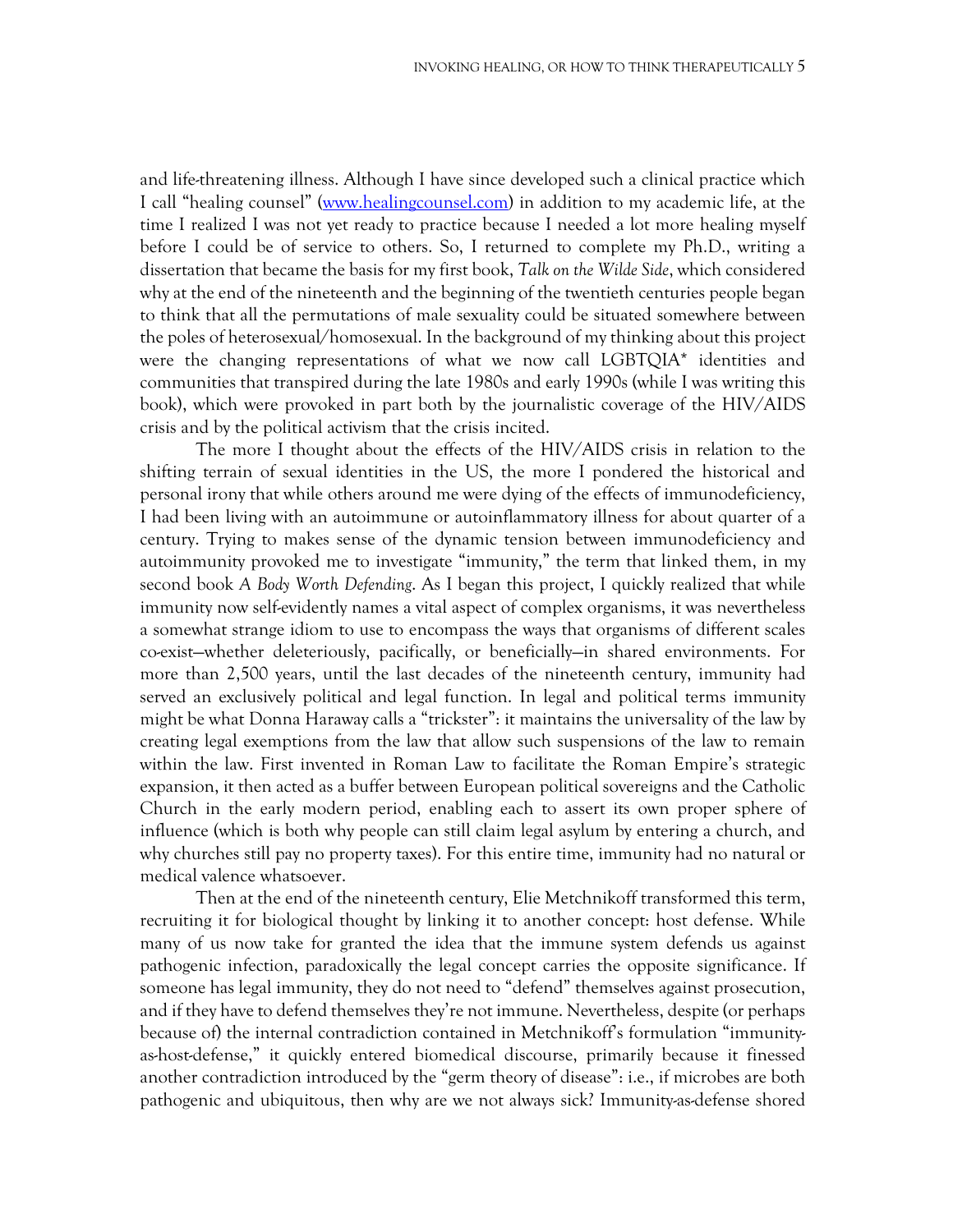up germ theory by providing an answer, which is one of the reasons Pasteur quickly hired Metchnikoff at his institute, in whose labs Metchnikoff remained ensconced for the rest of his life and where he taught his precepts of immunity to several generations of physicians.

While working on this book, I also began publishing essays on the paradoxical experience of living with a chronic autoimmune illness. In immunology, autoimmunity constitutes one of 5 persistent impasses (along with cancers, host-vs-graft disease, pregnancy, and commensal microbes) for which current immunological models cannot satisfactorily account. Indeed, from the outset of immune thinking the possibility of what we now call autoimmunity was anathema. So dreaded was the very idea, that Paul Ehrlich famously described it as a "*horror autotoxicus*." Nevertheless, the horrors that autoimmunity evokes do occur. Writing from the perspective of a patient, I have tried in a number of essays to explore why the notion of autoimmunity has been so troubling, not only to bio-scientists but to patients as well. Ever since Frank MacFarland Burnet introduced the axiom that immunity names the physiological capacity to discriminate between "self and not-self" (as the title of his famous textbook framed it), immunology has stumbled over the paradoxes of autoimmunity. Indeed, in developing his clonal selection theory, Burnet relied on what is now considered an autoimmune condition, acquired hemolytic anemia, as the exception that proved the rule. However, in the seventy-five years since then, no robust account of autoimmunity has been able to resolve the basic question that it raises: how can a living organism be both self and not-self to itself? Moreover, while genetic and epigenetic descriptions can now elucidate more of the intricate biochemical and cellular choreographies that underlie autoimmune conditions, and while there are much better drugs that can suppress deleterious immune activities, there remain no answers to why such activity occurs in those to whom it occurs, when it occurs, let alone why it might wax and wane during the course of someone's life, as it has in mine. In writing about autoimmunity from within, as it were, I have tried to suggest that some of the limitations of current immunological thinking might have their roots in the philosophical and political axioms that bioscience assumes to be true (e.g., self/other, friend/enemy, inside/outside) but which may not encompass all the vital facts. By reflecting on what I call the "bio-logic" that underwrites thinking about autoimmune phenomena, I argue that we might expand the possibilities for living with them, if not healing from them.

The projects I'm now undertaking try both to explore how immunity supplanted healing as medicine's *raison d'etre*—or its "bio-logic"—during the nineteenth and early twentieth centuries, and also to consider what resources might be excluded from our thinking when we fail to recognize healing, not only as a vital concept and tendency, but as a value that might be crucial for our going on living as individuals, as collectives, and even as dynamic participants in the biosphere more generally.

**Thinking about Shit. (**Introduction to *Shit Happens, On Learning to Heal)*

Only the mind is capable of shitting. —Gilles Deleuze and Felix Guattari, *Anti-Oedipus*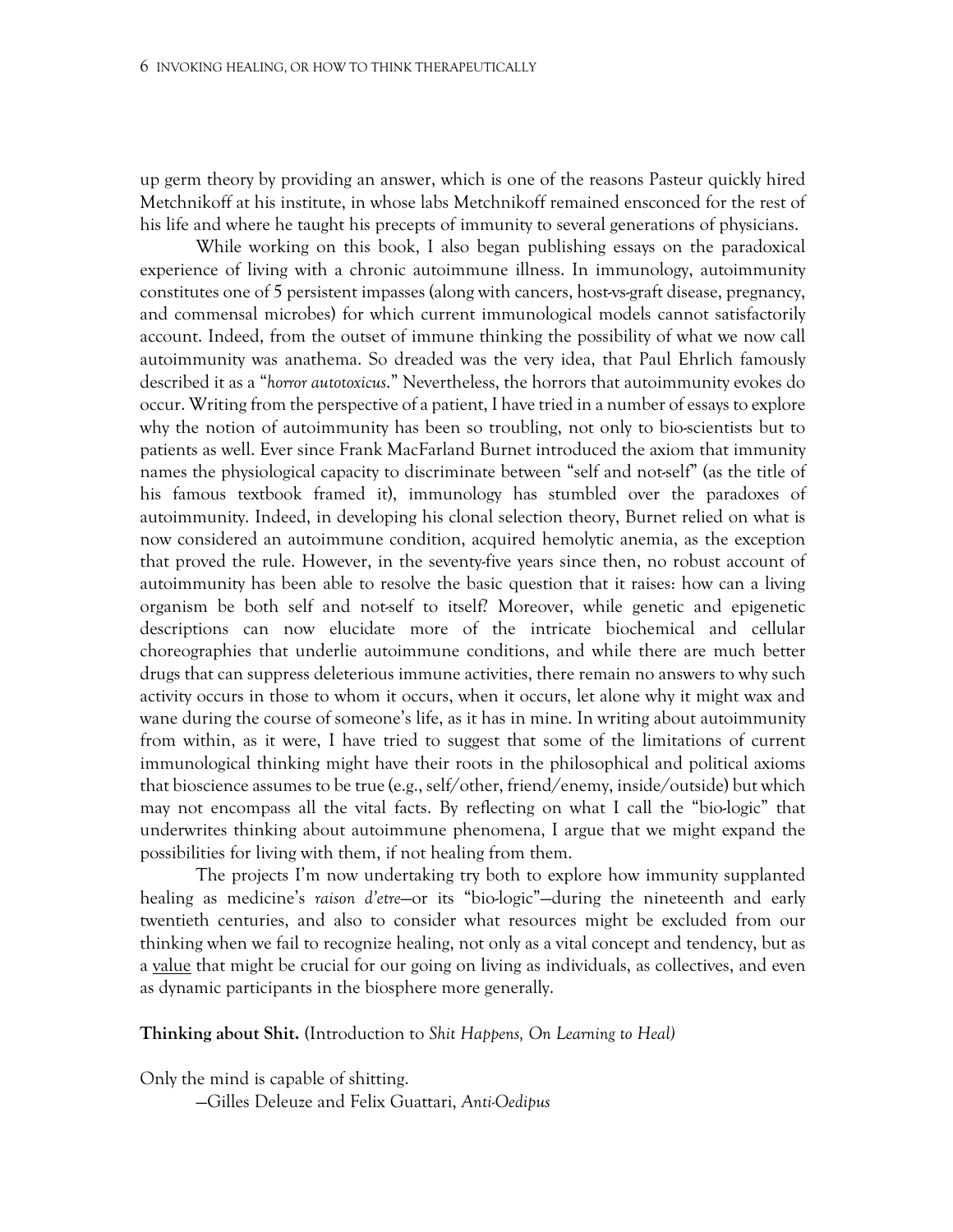As you'll soon find out, I like to think about shit. Lots of shit. Lots of different kinds of shit, both metaphorical and material—and in my case, it's sometimes hard to tell the difference. Not that I'm exceptional in this way. Quite the opposite. I think shit happens to all of us and that sometimes it provokes us to think about ourselves in new and more expansive ways. Indeed, this book tries to encourage and support this type of therapeutic thinking—thinking that can help us assuage our suffering and our wounds, and perhaps encourage us to think otherwise in order to support and encourage our tendencies as living beings to heal and to go on living. Sometimes the shit that happens to us fucks us up. Sometimes it kills us. Sometimes it offers an opportunity to heal, to grow, and to develop. Not always of course, since healing benefits from care and concern, as well as resources, both technological and natural, that facilitate this tendency; likewise, it can be impeded by their absence. Indeed, that I'm even here saying this to you, betrays the fact that I have greatly benefited from such resources and support. Without them I'd be dead. In over four decades of living with Crohn's disease, a chronic, intermittently acute, and sometime lifethreatening inflammatory bowel condition, I've had a fair amount of shit happen. And since my job as a professor at a research university encourages me to think about a lot of different shit (in the metaphorical sense), I've also used it as an opportunity to think about some shit (in the material sense), especially my own. As result, I've learned a lot of shit, some of which I now teach to others.

One of the courses in which I teach some such shit is called "Thinking Bodies." In this class, we consider what "thinking" means, what it means to think about something we call "the body," what it means to think as a living body, and how thinking differently both *about* bodies and *as* bodies might open up new possibilities for living, as individuals, as collectives, and even as a species. The syllabus is organized around a few simple ideas, or bumper stickers as I like to call them: "we are more than we know"; "no body thinks alone"; "bodies are transformations of matter and energy localized in time and space"; "bodies are always singular and plural;" "bodies are events not things." It asks students to consider who and what the "I" that (supposedly) "has" "a body" "is." It also reflects on how our ways of thinking about ourselves as living beings—whether as bodies, events, or transformations of matter and energy—inform how we live with other living beings, some human, some not. Needless to say, these are fairly heady topics, but they are quite fleshy as well. If truth be told, despite any leanings we might have towards body/mind dualism, as far as the human species is concerned, these possibilities (heady/fleshy) constitute two sides of the same coin and it's no coincidence that one meaning of species is coin. Furthermore, since as far as we know thinking only takes place among the living, the former is at best an effect of the latter, and probably evolved as a means of enhancing the ability to go on living in the first place. In other words, thinking is always a mode of living. Hence, at least for us humans, thinking turns out to be an extremely vital matter.

Consider one of the examples I use to introduce students to a non-dualistic approach to thinking bodies: toilet training. Toilet training refers to the precarious process through which as infants we rough-in complex neuro-muscular patterns that enable us both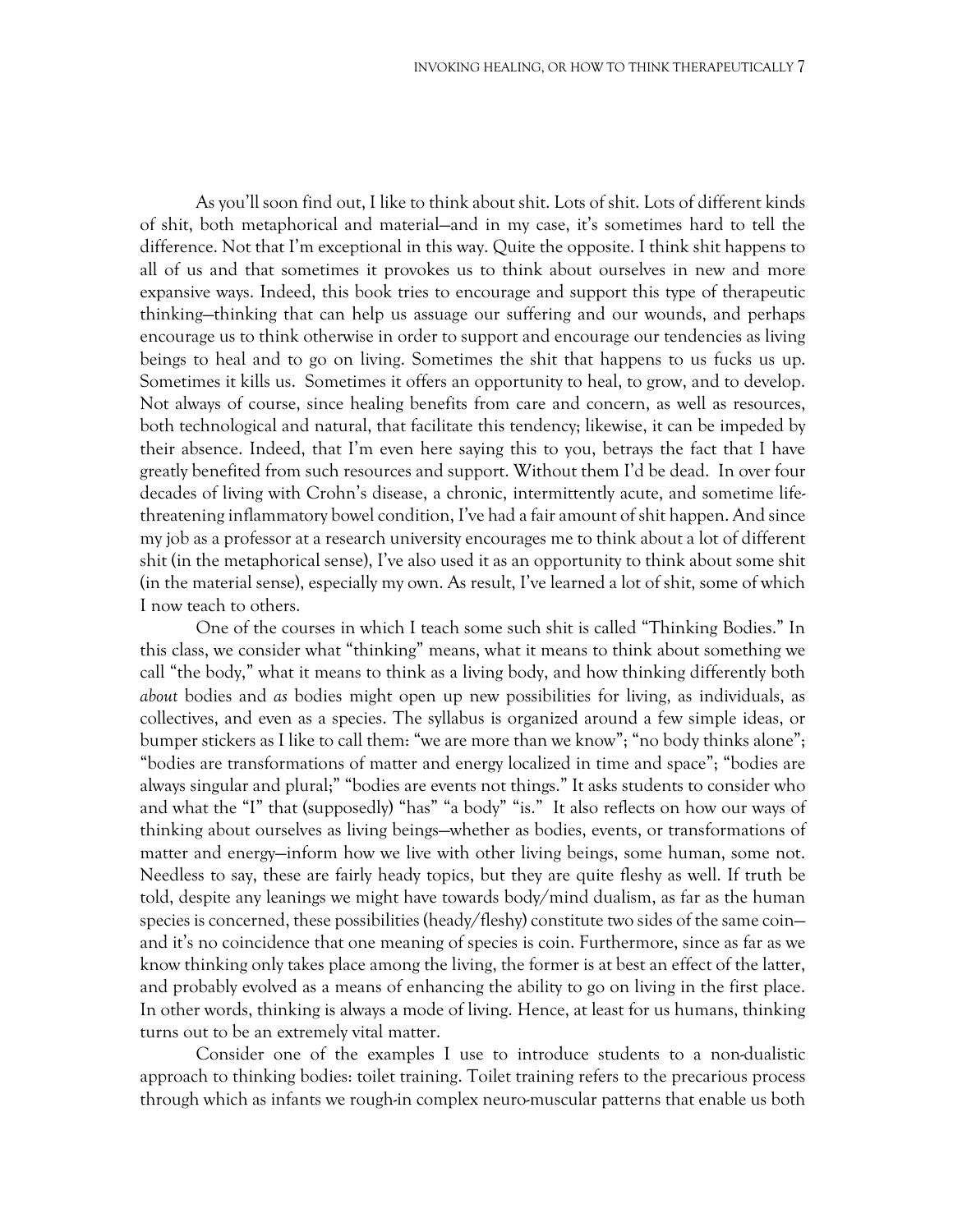to recognize the otherwise inconspicuous stirrings of the large intestine's smooth muscles and to modulate the anal sphincters that regulate the egress of fecal matter, so that we become able to confine our defecation to culturally-sanctioned spaces and styles. If for some reason a child doesn't master this skill set in a timely manner all sorts of shit can break loose (possibly involving parents, educators, physicians, psychologists, social workers, physical therapists, and trained practical nurses). Of course, this developmental stage only began to be referred to as toilet training after the word "toilet" came to refer to the familiar technology that enables us to flush our feces out of our homes and into some other waste receptacle, be it septic tank, sewage system, or nearby body of water. (The *Oxford English*  Dictionary establishes the first use of toilet to refer to this appliance in [1](#page-20-0)894.<sup>1</sup>) Be that as it may, whatever name we give to it, the process of learning to restrict our excretions according to local custom is probably as old as humans have been human. It might even constitute one of those phylogenic events that made us "human" in the first place—although the norms governing such customs have obviously varied widely across cultures and times.

The French philosophers Gilles Deleuze and Felix Guattari refer to the formative effects of these kinds of socially restrictive—if not repressive—phenomena as "coding the flows," an operation that entails overwriting innate neuro-chemical processes with socially supported meanings and values.<sup>[2](#page-20-1)</sup> These meaning-values create distinctions among possible actions and behaviors, requiring some, forbidding others, and mapping out a messy middle ground in-between. The judgement that renders shit noxious and noisome is not natural after all, babies happily play with their poop, which is why they have to be trained not to. As anthropologist Mary Douglas famously argued in her book *Purity and Danger*, we only consider dirty or impure what we regard as improperly placed according to a "systematic ordering and classification of matter."<sup>[3](#page-20-2)</sup> Hence, only after the fecal flow is coded as "shit," or whatever the local equivalent might be, does a child learn not to play with it, or paint with it, or offer it to others as a gift. That's why Freud refers to toilet training as "the first occasion on which a child has a glimpse of an environment hostile to his instinctual impulses … on which he carries out the first 'repression' of the possibilities for pleasure."[4](#page-20-3) When Deleuze and Guattari claim that "only the mind is capable of shitting," then, they mean in part that "shit" only describes the valuation, or devaluation, ascribed to and inscribed upon fecal flows, and not to feces as such. If we consider these insights together, we can see that toilet training entails not only the infant's neuro-muscular conditioning according to cultural and historical norms, but also its incorporation of those meanings and values that render the products of its intestinal movements shitty.

In offering this example at the beginning of my course—and at the beginning of this book—I am trying to suggest that thinking about shit matters. In the first place, it's only because we learn to think of it as "shit" that we learn to control our bowel movements, and thereby keep our shit together. The valuation/devaluation of feces is an essential part of a process that must be achieved in order that we can learn to shit properly. And needless to say, what counts as "proper" depends on how excreta are managed in whatever context the shit happens. Toilet training, or whatever it gets called locally, demonstrates that the dance of ontogeny and phylogeny is always mediated through cultural technologies as well as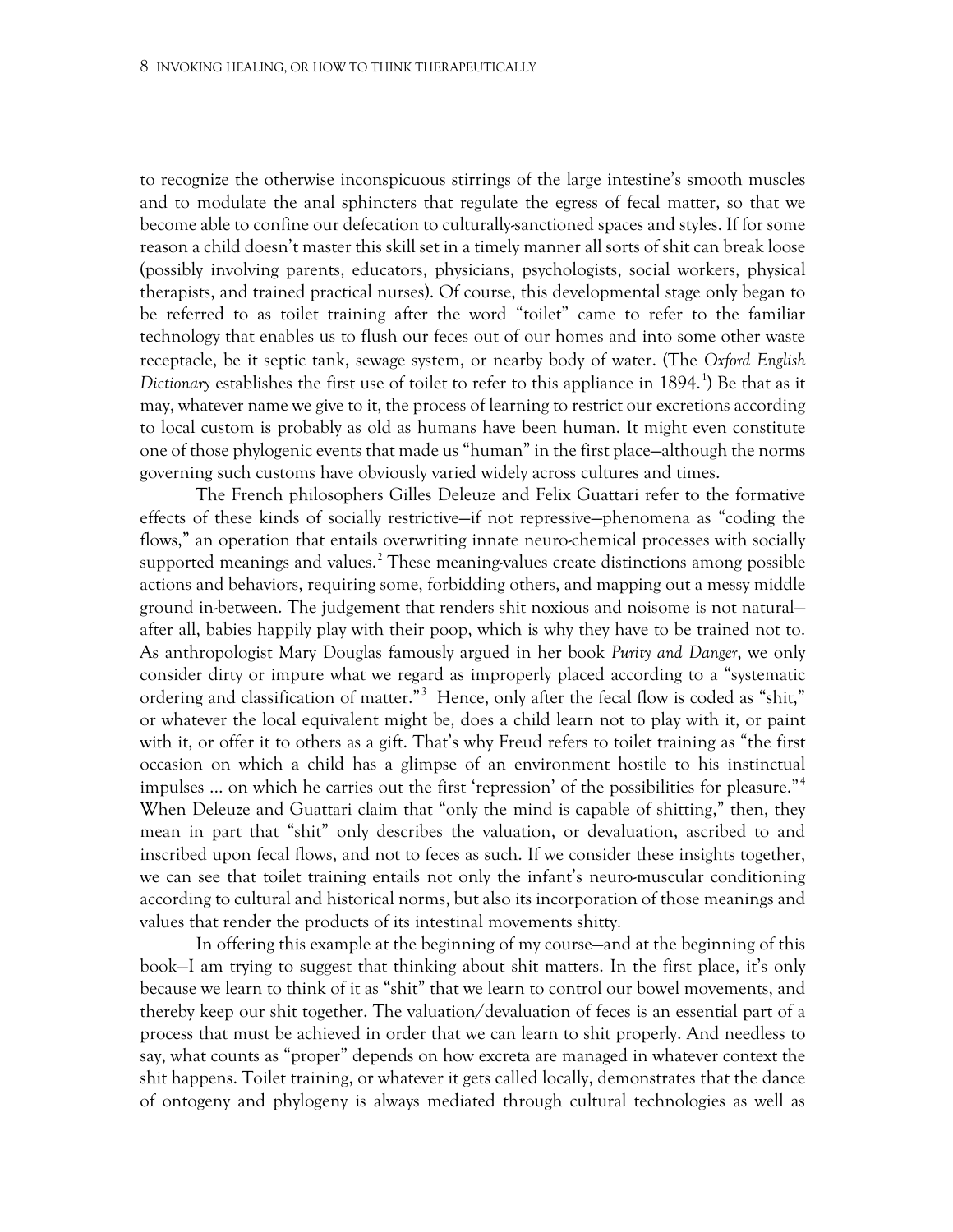muscular-nervous choreographies. So, shitting always already entails thinking, which is not the case for infants who can rely on others to take care of their poop for them. But shitting is not just a matter of anuses, it's a matter of relations between anuses. Or to put it less metonymically, it's one way that we relate to one another. On a global scale the problem of shit is staggering. The statistics are stunning, never mind the stuff itself: the U.N. estimates that in 2015 almost a billion people practiced open defecation. More humans have access to a cell phone than to "improved sanitation"— where even a trench constitutes "improvement"—and only 40% of the people on the planet use "safely managed" sanitation services.<sup>[5](#page-20-4)</sup> And, of course, "sanitation" or lack thereof cannot be separated from our nonnegotiable need as living organisms for potable water, which probably lies near the top of the list of requirements for convivial forms of life—human and otherwise. From the baby to the biosphere, then, the complications of shit today unfold across the many scales of life. In other words, shit definitely invites some therapeutic thinking these days.

But even more pertinent to my purposes in this book than thinking about shit per se is the possibility that by thinking about the *thinking* involved in something as mundane and inexorable as shitting, we can begin to get a sense of the vital role that thinking plays in our lives more generally, and therefore get a better sense of how it might be directed more therapeutically. In his book, *La Connaissance de la Vie*, Georges Canguilhem, the inestimable French philosopher and historian of medicine—who was also a physician argues that thinking as we know it only takes place (so far as far as we know) within life forms that we call human as a means of extending themselves in time and space. Indeed, the double significance of Canguilhem's title, which can be translated as both the "knowledge of life" and as "life's knowledge," underscores that all knowledge about life only arises within the living as such. Or, as Michel Foucault noted in his introduction to Canguilhem's book, *The Normal and the Pathological*, Canguilhem demonstrates that "the biologist must grasp what makes life a specific object of knowledge and thereby what makes it such that there are at the heart of living beings, because they are living beings, some beings susceptible to knowing, and, in the final analysis, to knowing life itself."<sup>[6](#page-20-5)</sup> In other words, thinking describes a mode of living, a tendency that arises within some living beings as a way of going on living—medicine and biology providing two modes of thinking that take this going on living as their explicit subject.

Reflecting on the therapeutic implications of our thoughtful orientation, the English philosopher Alfred North Whitehead made the profound claim: "The function of Reason is to promote the Art of Life."<sup>[7](#page-20-6)</sup> Whitehead offered this insight in 1929 to contest the common sense of evolutionary biology, which proposed that reproduction and survival or at least surviving long enough to reproduce—constitute the *raison d'etre* of all life, including human.<sup>[8](#page-20-7)</sup> Instead, Whitehead held that not only is an "art of life" possible, but that it is necessary throughout all life in order to explain why and how life has continued to complicate its forms of existence throughout time. As life forms create new ways to transform matter and energy, they weave together their vital processes to create new, more complicated, forms of coexistence. (Take for example, Lynn Margulis' accounts for the evolution of eukaryotes (cells with nuclei) as symbiotic fusions of distinct bacterial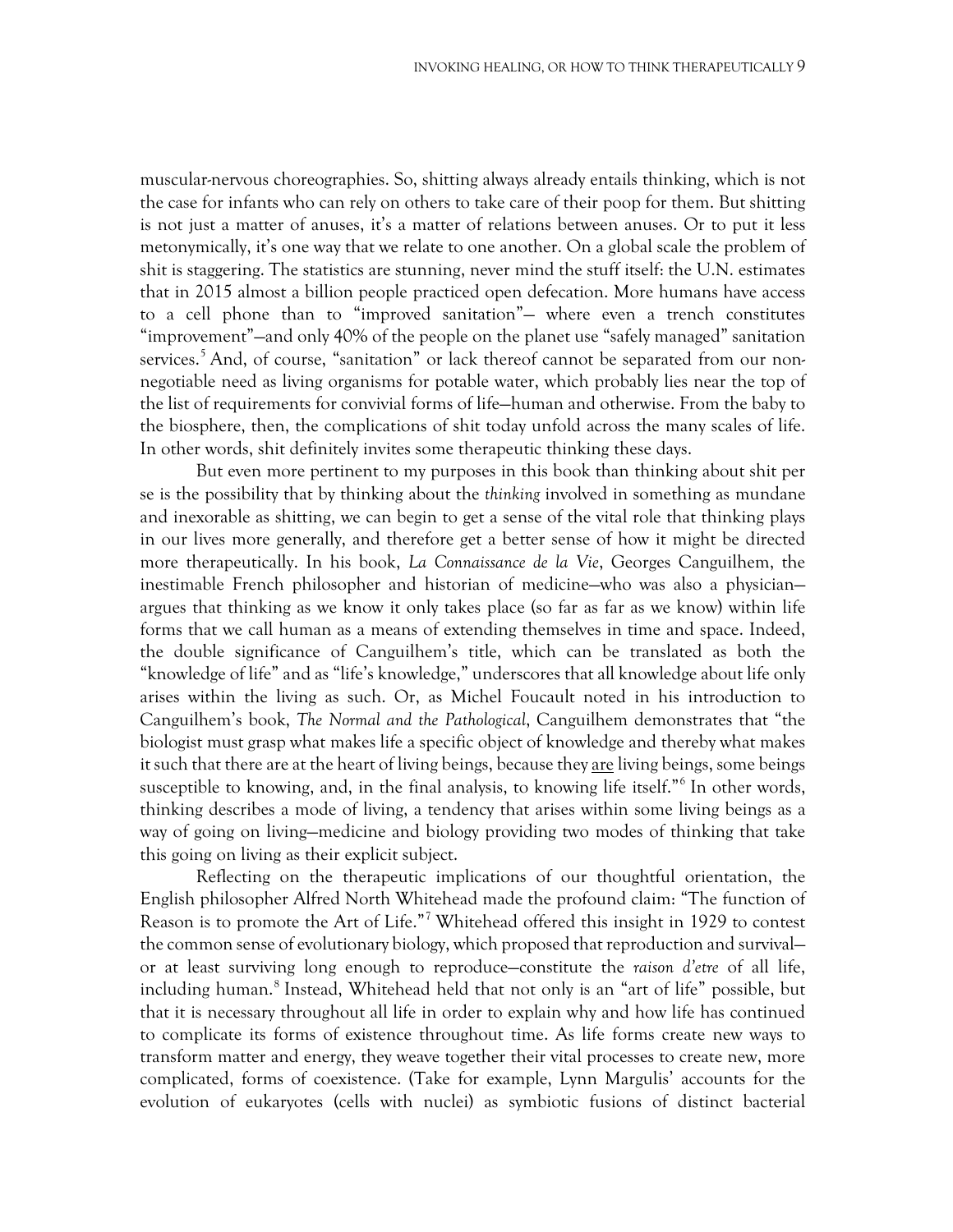lineages.<sup>[9](#page-20-8)</sup>) The increasing entanglements of these increasingly complicated life forms with each other and with the biosphere as a whole—as our current concerns with climate change underscore—foregrounds what Whitehead defines as the underlying imperative that serves as life's "reason": "(i) to live; (ii) to live well; (iii) to live better. In fact, the art of life is first to be alive, secondly to be alive in a satisfactory way, and thirdly to acquire an increase in satisfaction."

*Shit Happens* tries to contribute to—if not help refine—an art of life by encouraging us to think therapeutically about something that remains largely underappreciated in contemporary Western (a.k.a. neo-liberal, hyper-individualist, algorithmically-governed, consumer-capitalist) modes of living: i.e., healing. Healing used to be considered essential not only to the art of life, but to life itself. In fact, until medicine began aspiring to scientific status, starting in the nineteenth century, healing served as its reigning "reason"—in the double sense of purpose and logic. That is why medicine used to be considered part of the "healing arts" (with an emphasis on the plural) rather than as a science manqué. Unfortunately healing no longer occupies a pride of place in what most of us most value about life. If we think about it at all, it's often because we have turned to medicine to relieve us of some kind of suffering, and it hasn't quite done the trick. Although medicine now performs what used to be considered miracles—and I am happy to provide living proof that it does—it doesn't give much thought to healing these days. If you look up "healing" on Medline, the U.S. National Library of Medicine's comprehensive database, you will find only four categories: faith healing, fracture healing, mental healing, and wound healing. Not healing as a possibility, as a tendency, as a vital function, or as that upon which all of medicine's most prized bioscientific interventions depend, if not importune. Healing seems a little too anachronistic or a little too unscientific to appeal to the high-tech, numbercrunching ethos that animates what's now called "evidence-based medicine." And while doctors or doctors-in-training may espouse vocations to support healing, their education does little to encourage or develop this calling.

Yet healing constitutes one of the essential tendencies attributed to all life forms. Living beings (again as far as we know) must have permeable boundaries; take in nutrients; expel the toxic residues produced by their metabolisms; reproduce themselves over time; and repair themselves. Thus, the tendency towards healing constitutes one of the conditions of possibility for the going on living of all life forms. Until the late nineteenth century, Western medicine had no problem encompassing this possibility. In the tradition constituted under the name "Hippocrates"—whose "oath" new medical students faithfully intone every year—healing was a natural force (called the *vis medicatrix naturae*) that medicine sought at best to support and encourage. Unfortunately, modern medicine doesn't care much for healing anymore. Instead it mostly invests in diagnosing diseases—since diagnosis (literally "by way of knowledge") has been medicine's trademark since its advent in the  $5<sup>th</sup>$ century B.C.E. If it can, it then tries to treat, or perhaps even "cure" them. (And to see how powerful this perspective remains, check out the new Netflix show *Diagnosis* with NYT columnist and physician Lisa Sanders where she crowd-sources diagnoses that physicians have failed to make.)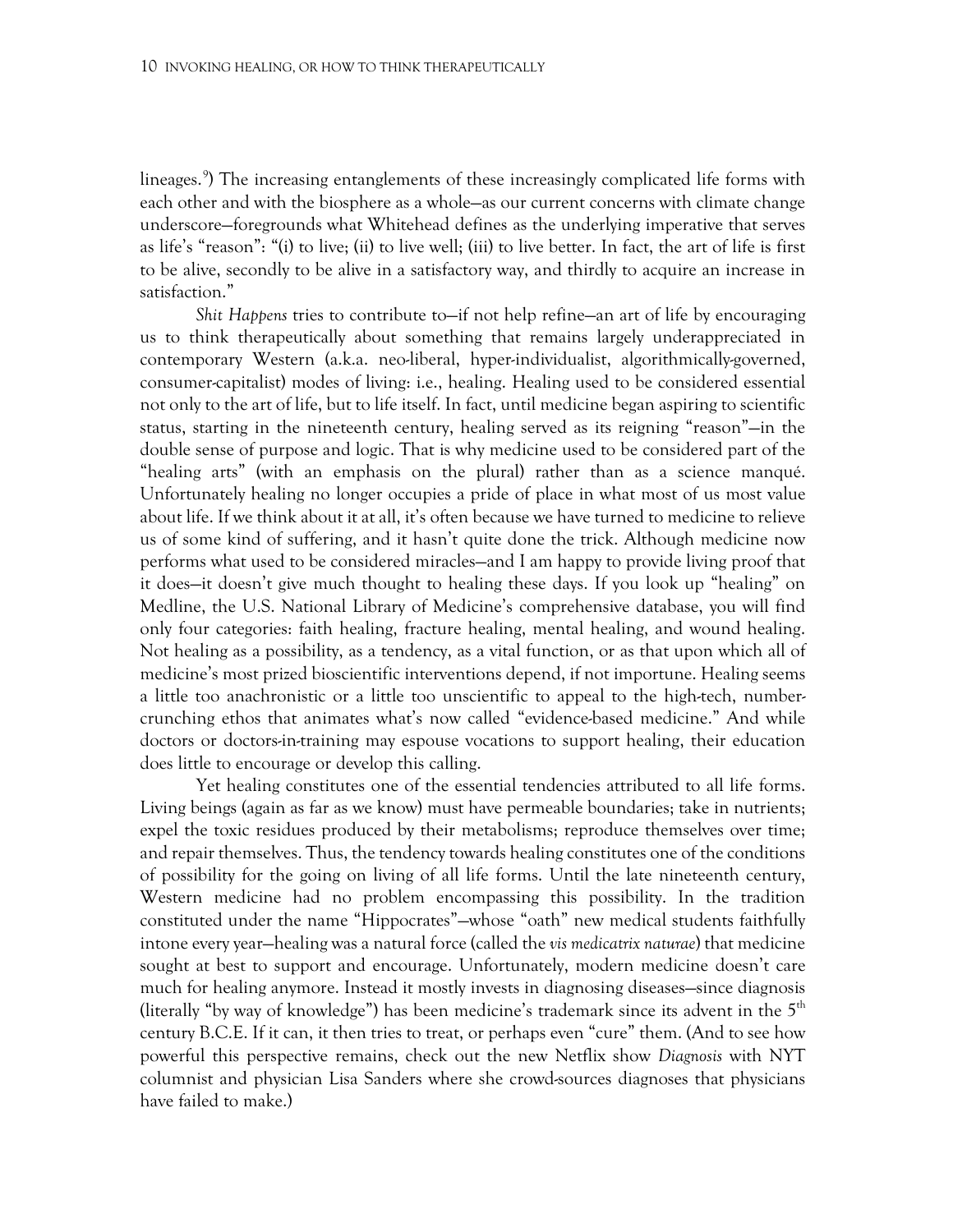Medicine's laudable goal has saved many lives—including mine on several occasions—but it has also precipitated some insane ironies. For example, in the United States today, the costs of treatments are often considered to exceed the value of providing access to medical care. Moreover, the cost of some protocols makes them inaccessible to many who might benefit from them. Indeed, much of the research conducted by the pharmaceutical-medical-industrial complex attempts to develop such high-cost, high-profit treatments, rather than addressing multiple deadly conditions that afflict billions of people worldwide that would not generate as much revenue, but would nevertheless vastly improve more lives. Or, to take another related insanity: it often seems beyond our grasp to consider that healing itself might be a social good—if social goods exist anymore. Indeed, healing does not refer just to what happens to individual organisms, but also to communities, ecologies, and perhaps the biosphere itself. Thus, indigenous movements have mobilized the trope of healing as part of their claims to land stewardship—albeit so far with limited legal or political success.

Be that as it may, my intention here is not to critique how medicine is practiced in America, nor to bemoan the way medicine's fee-for-service orientation spawned our current medical-industrial complex. As I've repeatedly mentioned, my life has depended on modern medicine in an immoderate way, so I'm certainly not trying to bite the hand that kept me alive. Rather I want to reflect on some of the limits that medical thinking incorporates, and that we incorporate along with it when we slavishly rely on it to assuage our ills. Conversely, I want to suggest that valuing healing as a vital tendency might enable us to enlist our own therapeutic capacities, which we all too often neglect to notice or appreciate. Using an idiom deployed by Michel Foucault, in invoking healing then, I'm advocating the insurrection of subjugated knowledge practices.

As is often the case, I only developed my own appreciation for healing under duress. It took nearly dying and then bouncing back to life for me to realize that if I didn't want to keep repeating that traumatic transition I probably needed to pay more attention to how my healing happened. This book traces that lengthy learning curve. Needless to say, it wasn't always a smooth ascent. Indeed, for a long time there was a lot more descending than ascending. However, once it smacked me over the head, my own healing process incited me to think differently about my disease, my body, my life, and the world in which all these live. As a result, it moved me to recognize that thinking can be therapeutic if it functions in support of healing—if it enhances the art of life. Alas, we don't always think therapeutically, or even think of thinking as potentially therapeutic. However, the etymology of the word therapy gives us some clues as to how thoughtful it might be. Therapy (θεραπεία) comes from a Greek verb (θεραπεύω) that has a range of meanings: to attend to, to be of service to, to heed, to devote oneself to, to cultivate, and eventually to treat medically.<sup>[10](#page-20-9)</sup> Subtending all these senses lies the notion of therapy as a way of looking after, tending to, and caring for. Therapy thus entails both attention and intention. It requires care-full thinking; or, to put it slightly differently, it requires that "thinking about" and "caring for" coincide.

Therapeutic thinking asks us to consider how learning to heal might entail changing our minds about how we care for ourselves and for each other, and perhaps even for the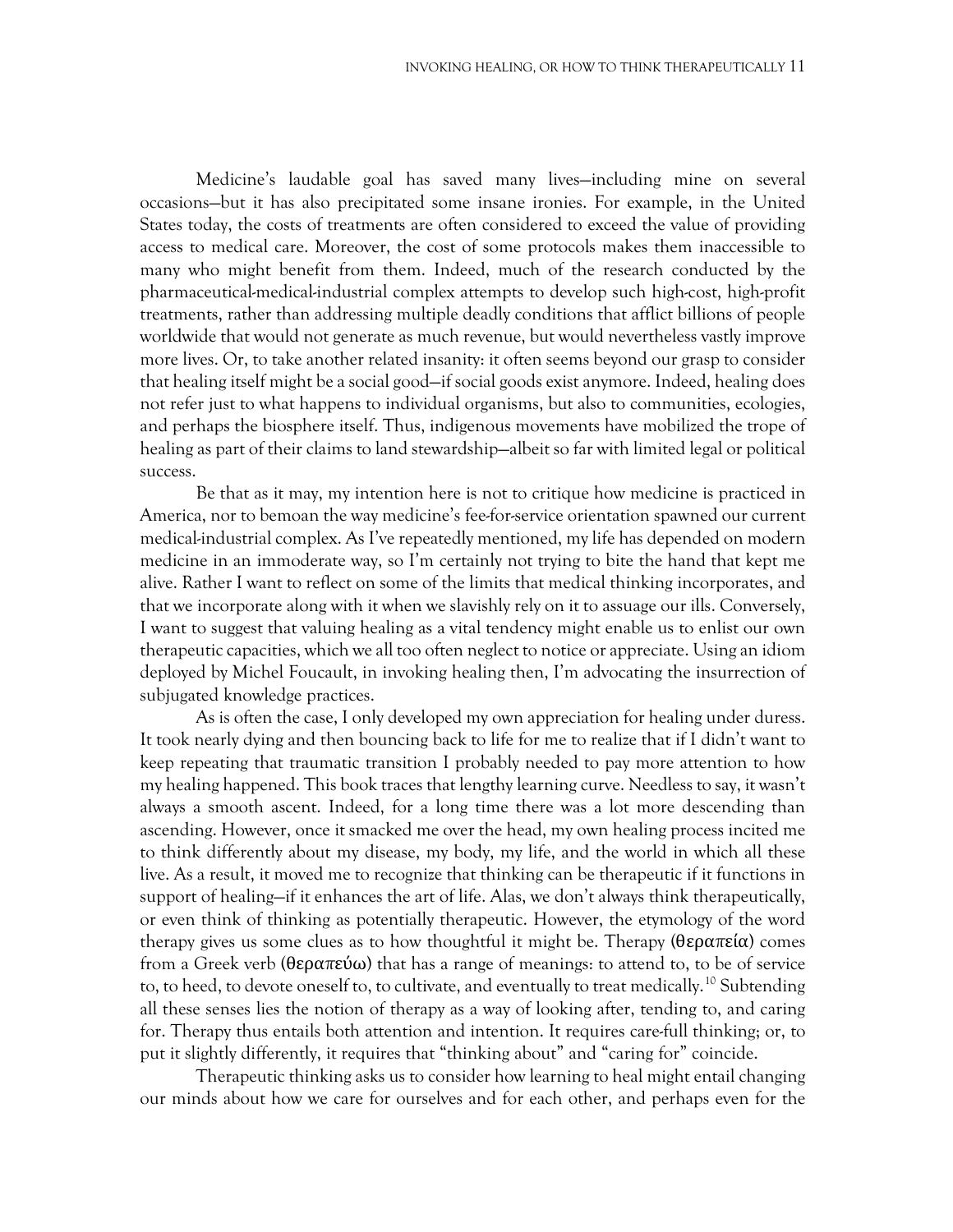collectives and the planet that we share. Thinking in the service of healing requires recognizing that, given adequate support and encouragement, we tend to heal. It holds that what we think we know about ourselves is at best only part of who we are. It also involves understanding that we are more intelligent than we think. Finally, it entails realizing that when we care about healing, it matters. These four precepts, or bumper stickers: "we tend to heal"; "we are more complicated than we know"; "we are more intelligent than we think"; and "when we care about healing, it matters" constitute the core concerns of this book.

In the chapters of the book, I attempt to explain how I came to appreciate these precepts through my own process of healing from and with Crohn's disease. Obviously, they did not come to me all at once, and they are definitely not the result of any special aptitude or insight on my part. Instead, once I started to look for ways to dig myself out of the deep shit that I'd fallen into, opportunities that I'd never considered before began to appear. Mostly, they occurred in the form of teachers, some of whom I encountered in books, some in their classes, some in their offices, some on retreats and in workshops, some on their treatment tables. These amazing people inspired me to think again about what I assumed to be true about my experience and in doing so I came to reimagine how it was possible not just to survive, but to thrive with a serious chronic illness. Luckily, I am a good student who loves to learn because they had a lot to teach me. In the book I will try to do justice to the great gifts that my teachers bestowed upon me by sharing them with you. Good teaching entails sharing, and caring, and sometimes daring. And by daring to care, we can sometimes help one another to heal. Over my four and a half decades of living with a chronic, sometimes acute, and occasionally life-threatening disease, I have come to realize that given the opportunity and the support healing tends to happen in the same ways that shit happens. The question is: can we help healing happen when the shit starts to break loose?

#### **Some Questions and Some Attempts at Definition**

#### Q: What is Healing?

A: I don't know. I don't mean this as an evasion but as an affirmation. I use healing in the way that Bergson speaks about the "vital principle" when he writes: "The vital principle indeed may not explain much but it is a sort of label we affix to our ignorance so as to remind us of this occasionally."<sup>[11](#page-20-10)</sup> In this case, ignorance doesn't name the absence or negation of knowledge, but positively alludes to the limits of our knowing that require a different mode of apprehension (for example what Bergson calls "intuition"). Invoking Bergson helps us understand that healing can name a concept, a tendency, a subjugated knowledge practice, and a value; however, we can only say what it "is" if we adhere to a process rather than a substance ontology. Let me very briefly consider each of these possible ways of construing healing in turn:

**Healing as CONCEPT**: Etymologically concept means to take, seize, or capture with. Concepts provide thought with the means to take hold of and to appropriate experience. They inform the way we construe the problems to which we seek solutions, as Deleuze and Guattari remind us: "A solution has no meaning independently of a problem to be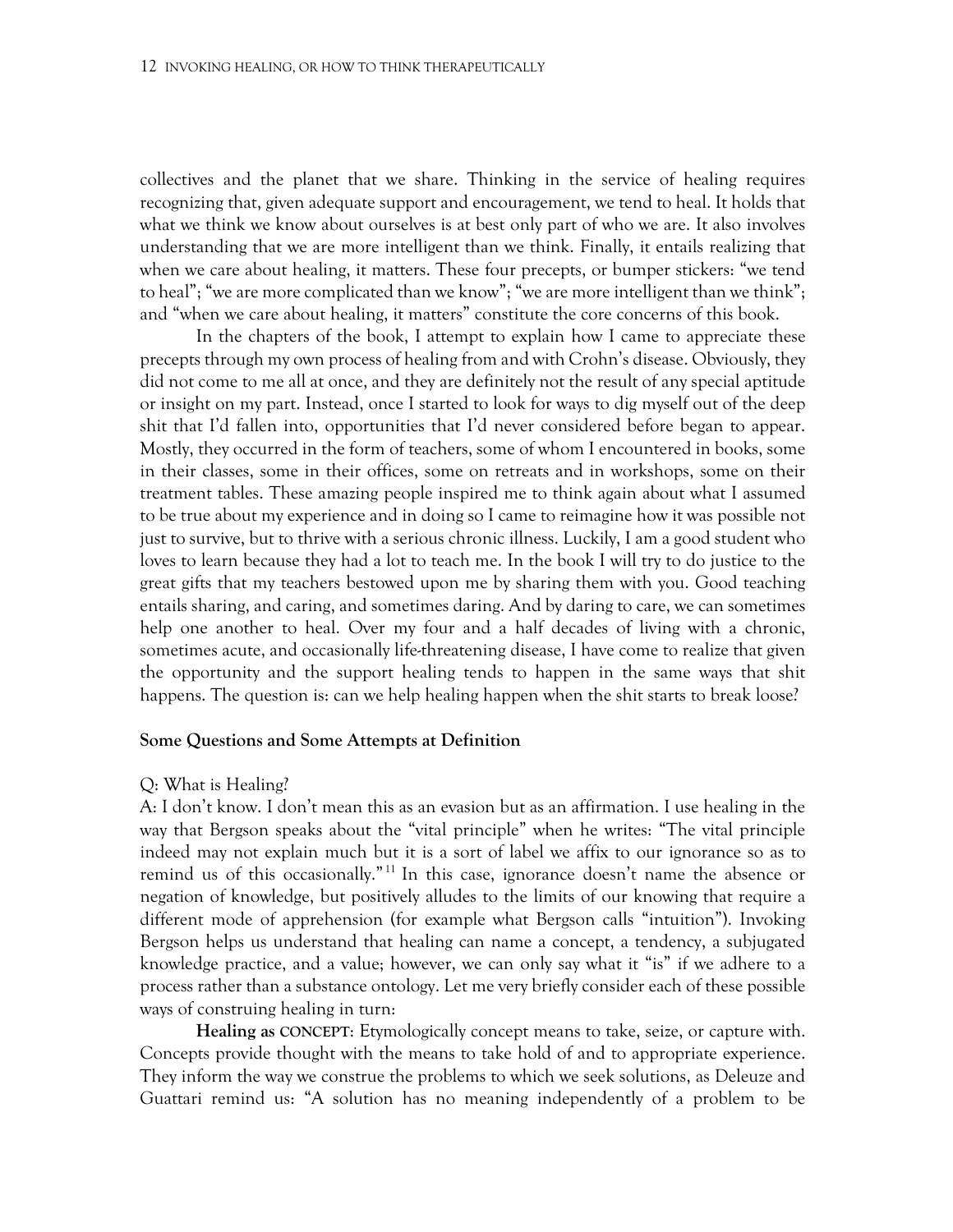determined in its conditions and unknowns; but these conditions and unknowns have no meaning independently of solutions determinable as concepts."<sup>[12](#page-20-11)</sup> Or as Foucault remarks in his introduction to Canguilhem's *The Normal and the Pathological*: "Forming concepts is one way of living, not of killing life; it is one way of living in complete mobility and not immobilizing life…".[13](#page-20-12) When healing drops out of medical and bioscientific thinking as a robust concept, its disappearance—and concomitant replacement by immunity—informs the solutions which we both desire and seek. Here we could also consider the ways that our disavowal and depreciation of our own capacities for healing lead us to consider physicians, along with the bio-scientists on whose work they lean, as what Lacan calls "*sujets supposés*  savoir": subjects who are supposed to know; where this supposition points in two directions: doctors are supposed to know (which is why they go through all that training) and we suppose that they know because we desire it to be so.<sup>[14](#page-20-13)</sup>

**Healing as TENDENCY**: Etymologically, tendency derives from a Latin verb, *tendo*, meaning to stretch, make tense, stretch out, spread out, distend, extend—it also forms the root of attention, intention, retention, and pretension. In Bergson's dynamic ontology, tendency serves to underscore the ways in which living systems are never static states. Each moment of life tends towards another; or, if not it tends towards death. As he says in his critique of reductionism: "In reality, life is no more made of physico-chemical elements than a curve is composed of straight lines."<sup>[15](#page-20-14)</sup> Indeed, for Bergson life "is" the introduction of degrees of indetermination into play of physico-chemical elements. Hence, he says: "Life is comprised of multiple competing tendencies: vital properties are never entirely realized, though always on the way to become so; they are not so much states as tendencies. And a tendency achieves all that it aims at only if it is not thwarted by another tendency."<sup>[16](#page-20-15)</sup> Healing both resonates and conflicts with other tendencies with which it coexists (growth, development, decay, and death for example) as all tendencies do:

"The elements of a tendency are not like objects set beside each other in space and mutually exclusive, but rather like psychic states, each of which, although it be itself to begin with, yet partakes of others, and so virtually includes in itself the whole personality to which it belongs. There is no real manifestation of life … which does not show us in a rudimentary or latent state, the characters of other manifestations."[17](#page-20-16)

Bergson's analogy of tendencies to psychic states, here, helps suggest why therapy or therapeutic thinking might be a resource for healing.

**Healing as INSURRECTION OF SUBJUGATED KNOWLEDGE PRACTICES:** By subjugated knowledges Foucault means both "historical contents that have been buried or masked in functional coherences or formal systematizations" and "a whole series of knowledges that have been disqualified as non-conceptual knowledges, as insufficiently elaborated knowledges: naive knowledges, hierarchically inferior knowledges, knowledges that are below the required level of erudition or scientificity."[18](#page-20-17) And by insurrection he intends: "the reappearance of what people know at a local level of these disqualified knowledges."<sup>[19](#page-20-18)</sup> Thus: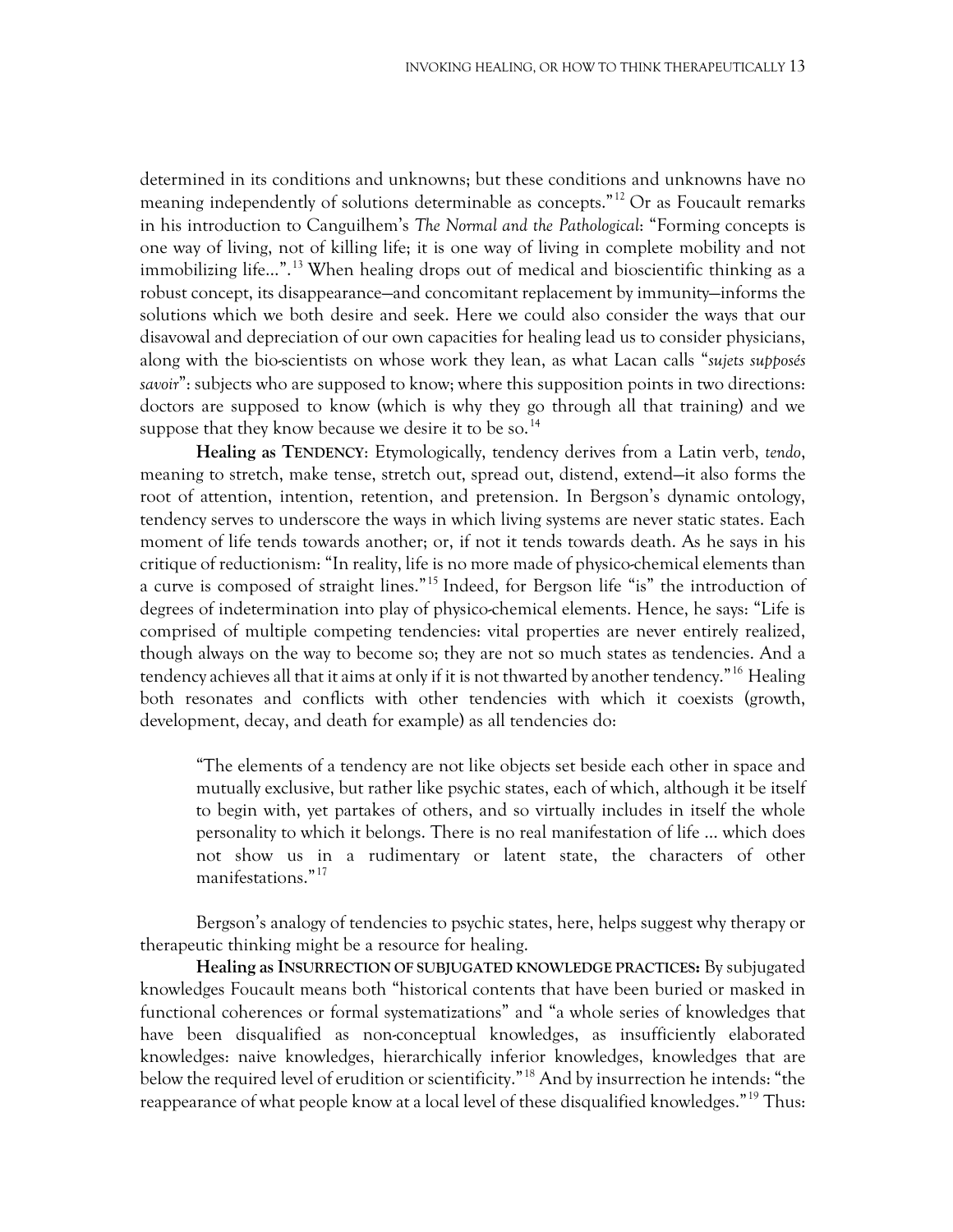"It is a way of playing local, discontinuous, disqualified, or non-legitimized knowledges off against the unitary theoretical instance that claims to be able to filter them, organize them into a hierarchy, organize them in the name of a true body of knowledge, in the name of the rights of a science that is in the hands of the few…. Not so much against the contents, methods, or concepts of a science; this is above all, primarily, an insurrection against the centralizing power-effects that are bound up with the institutionalization and workings of any scientific discourse organized in a society such as ours."[20](#page-20-19)

As my comments suggest about the way in which immunity supplants healing in the history of medicine and becomes the hallmark of modern medicine, it's easy to understand why calling for its revaluation might trouble the hegemony of "medical science."

**Healing as VALUE:** As that which and in relation to which we decide individually and collectively to act or not act. Just one example: In *Braiding Sweetgrass: Indigenous Wisdom, Scientific Knowledge, and the Teachings of Plants*, Robin Wall Kimerer invokes healing as an indigenous value ascribed to a multiplicity of possible agents: plants, the earth, the land, perhaps even the animals that we could describe as not-inhuman. She cites a legal motion brought in New York State courts concerning the ways that the appropriation of indigenous land contravenes the U.S. Constitution:

The Onondaga people wish to bring about a healing between themselves and all others who live in this region that has been the homeland of the Onondaga Nation since the dawn of time. […] The people are one with the land and consider themselves stewards of it. It is the duty of the nation's leaders to work for a healing of this land, to protect it, and to pass it on to future generations.<sup>[21](#page-20-20)</sup>

Not surprisingly their law suit failed; however, it suggests that healing can represent a mode of counter-conduct that repairs the broken continuity between generations, peoples, environments and the earth itself.

#### Q: What is Therapeutic Thinking?

A: I started out using the notion of "Live thinking" –which I liked because it's both a description and an imperative—and I have an article in *differences* with this title that explores Foucault's interest in psychagogy—pedagogy's forgotten twin—as a way of thinking of Foucault as a psychagogue. (If pedagogy means the conduct or leading of children, psychagogy means the conduct or leading of psyches/souls.) In Foucault's work psychagogy falls on the spiritual side of the spiritual/philosophical divide that he locates in and as "the Cartesian moment." It names a form of transformative parrhesia in which the risk of the truth-game arises from its possible rupture, if the psyches of the interlocutors get stretched too far. I describe my own practice, Healing Counsel, neither as psychotherapy nor pedagogy, but as psychagogy. However, inspired by Bernard Stiegler's latest book: *Qu'appelle-*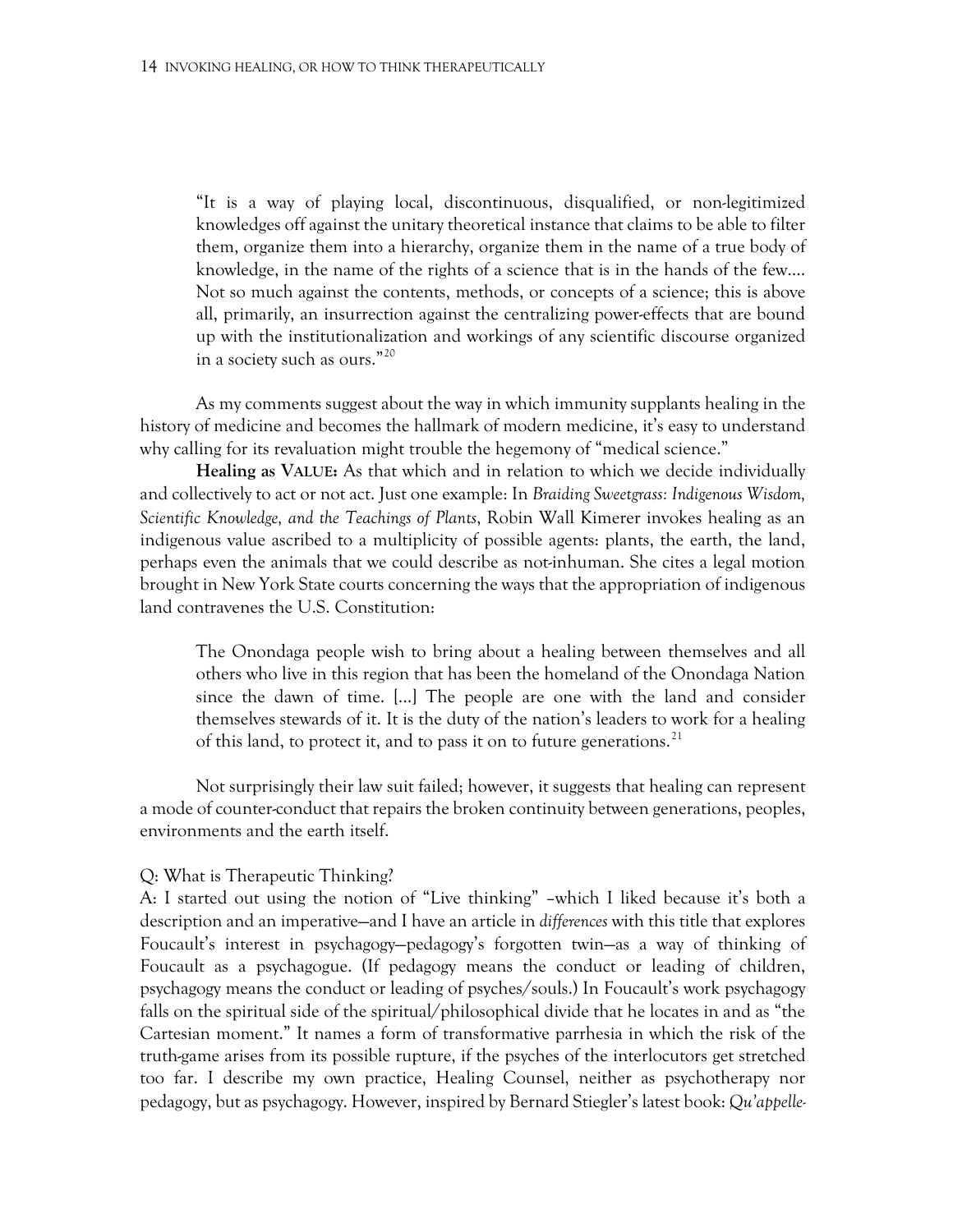*t-on panser: 1. L'Immense régression*? I realized that "therapeutic thinking" might serve me better. While I won't go into the specifics of Stiegler's complicated book—which tries to fashion a noetic apparatus capable of encompassing and transforming the current environmental, political, technological, and economic conjuncture—I do want to point to the gambit involved in his deconstructive invocation of the French verb *panser* (to heal [*soigner*], to apply dressings appropriate to healing/curing [*guerrison*, so "*panser une blessure*"]) as a homonym for *penser* (to think). Sometimes he writes it *pænser—*with the a/e elided. In both underscoring and troubling the relation between thinking and healing, Stiegler's method seeks to include but move beyond "critique," because he feels that our current complications—literally folding togethers—require us to innovate new noetic resources.

While Foucault continued to use the frame of critique to the end of his life, as many commentators have noted, it is only by transforming critique into a "critical attitude" or even a "counter-conduct." This use of critique maintains his affinity with "the care of the self" and the "aesthetics of existence." Let me end then by reading two of my favorite Foucault quotes that give some of the flavor of what I believe "therapeutic thinking" might involve:

Thought is not what inhabits a certain conduct and gives it its meaning; rather, it is what allows one to step back from this way of acting or reacting, to present it to oneself as an object of thought and to question it as to its meaning, its conditions, and its goals. Thought is freedom in relation to what one does, the motion by which one detaches from it, establishes it as an object, and reflects on it as a problem.[22](#page-20-21)

I am not a writer, a philosopher, a great figure of intellectual life: I am a teacher. […] my role—and that is too emphatic a word—is to show people that they are much freer than they feel…. To change something in the minds of people—that is the role of an intellectual.<sup>[23](#page-20-22)</sup>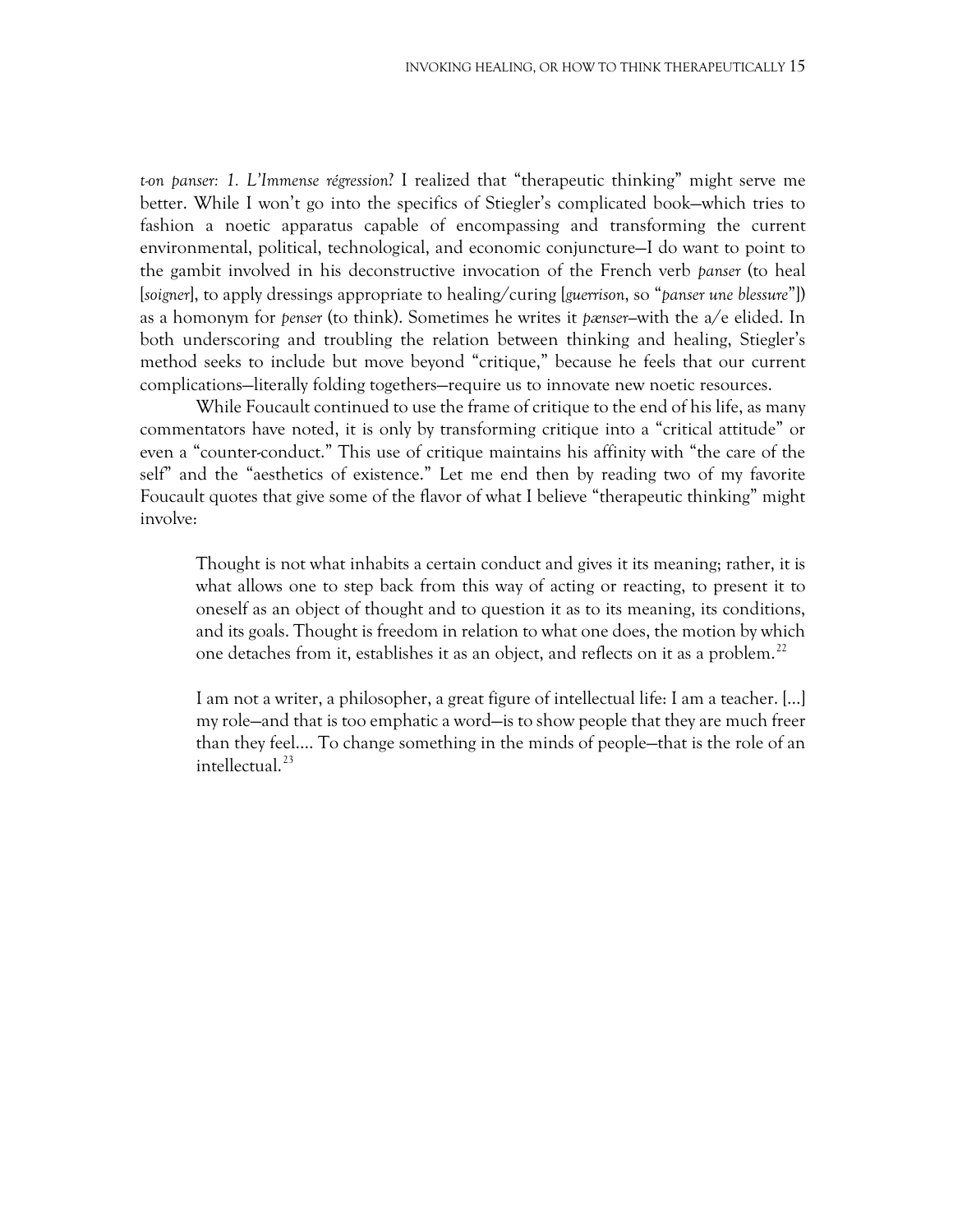### **ENDNOTES**

- 1 [http://www.oed.com/view/Entry/202921?rskey=2oQ3Cw&result=1&isAdvanc](http://www.oed.com/view/Entry/202921?rskey=2oQ3Cw&result=1&isAdvanced=false#eid) [ed=false#eid.](http://www.oed.com/view/Entry/202921?rskey=2oQ3Cw&result=1&isAdvanced=false#eid) Accessed February 2, 2019.
- 2 Gilles Deleuze and Felix Guattari. *Anti-Oedipus: Capitalism and Schizophrenia*. Trans. Robert Hurley, Mark Seem and Helen R. Lane. Minneapolis: University of Minnesota Press, 1983. 141. "The social machine is literally a machine, irrespective of any metaphor, inasmuch as it exhibits an immobile motor, and undertakes a variety of interventions: flows are set apart, elements are detached from a chain, and portions of the tasks to be performed are distributed. Coding the flows implies all these operations."
- 3 Mary Douglas. *Purity and Danger: An Analysis of Concepts of Pollution and Taboo*. London: Routledge, 2002 [1966]. 67.
- 4 Sigmund Freud. *Three Essays on the Theory of Sexuality*. Trans. James Strachey. New York: Basic Books, 2000. 57. Alas, Freud neglects to mention weaning, which may precede or coincide with toilet training.
- 5 "In 2015, 2.3 billion people still lack a basic sanitation service and among them almost 892 million people still practiced open defecation. […] "Safely managed" sanitation services represent a higher service level that takes into account the final disposal of excreta. In 2015, 2.9 billion people used a "safely managed" sanitation service, i.e. a basic facility where excreta are disposed in situ or treated off-site. A further 2 billion people used a "basic" service, i.e. an improved facility that is not shared with other households. The 600 million who shared improved sanitation facilities with other households count as 'limited' service." [https://data.unicef.org/topic/water-and-sanitation/sanitation/.](https://data.unicef.org/topic/water-and-sanitation/sanitation/) Accessed October 17, 2019.
- 6 Michel Foucault. "Introduction." In Georges Canguilhem*. The Normal and the Pathological*. Trans. Carolyn Fawcett. London: D. Reidel Publishing Company, 1978. Xviii.
- 7 Alfred North Whitehead. *The Function of Reason*. Princeton: Princeton University Press, 1929. 2.
- 8 Thus, he ironically suggests that the Darwinian commonplace, "survival of the fittest," is "like the liturgical refrain of a litany chanted over the fossils of vanished species" (4).
- 9 Lynn Margulis. *Symbiotic Planet: A New Look at Evolution*. New York: Basic Books, 1998.
- 10 [http://logeion.uchicago.edu/](http://logeion.uchicago.edu/%CE%B8%CE%B5%CF%81%CE%B1%CF%80%CE%B5%CF%8D%CF%89)θεραπεύω. Accessed February 3, 2019.
- 11 Henri Bergson. *Creative Evolution*. Trans. Arthur Mitchell. New York: Barnes and Noble, 2005. 28.